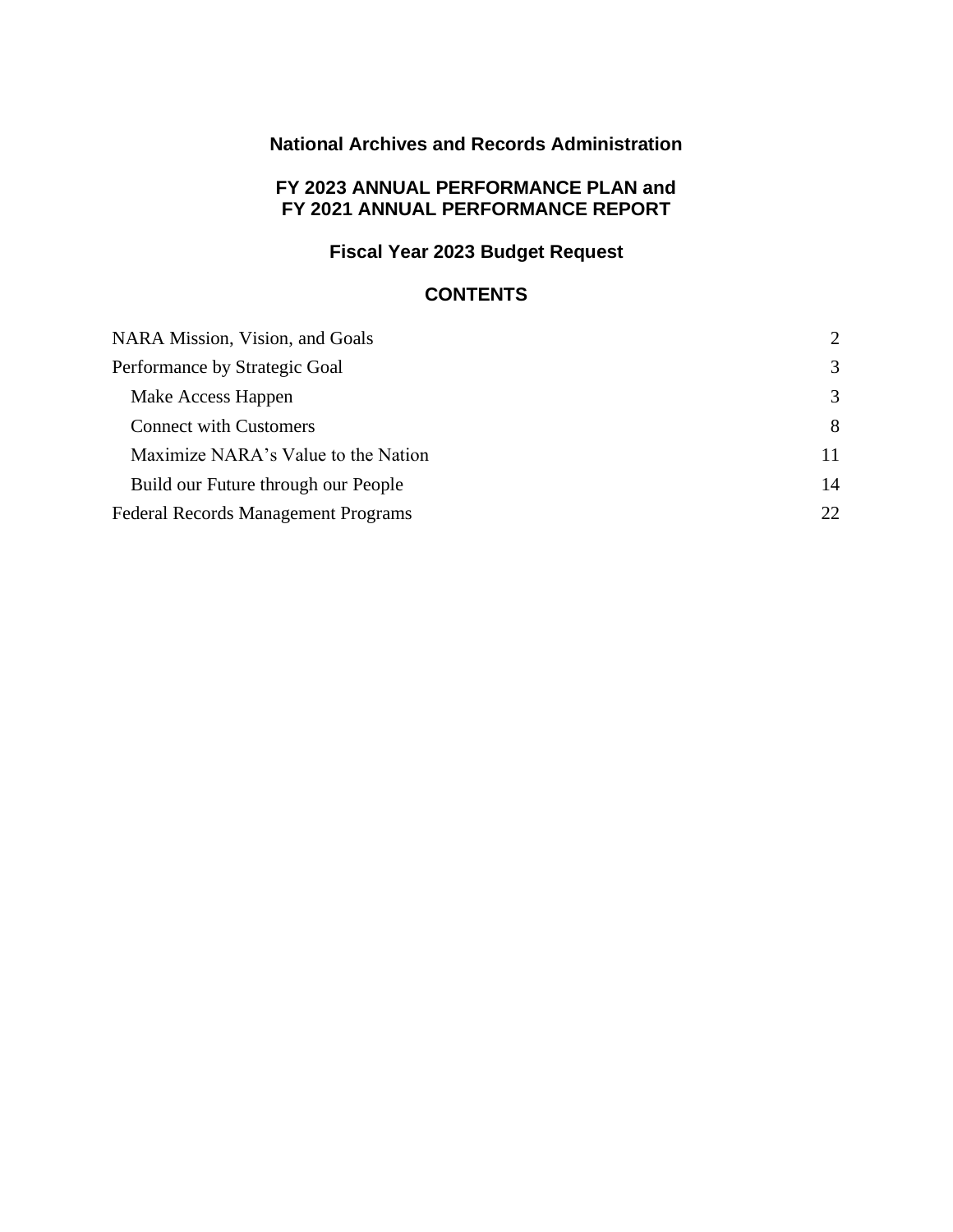# <span id="page-1-0"></span>**NARA Mission, Vision, and Goals**

The National Archives and Records Administration's (NARA) FY 2022 – FY 2026 Strategic Plan details the actions and outcomes necessary to meet agency Strategic Goals. NARA's Annual Performance Plan lists the performance objectives and measures that NARA uses to evaluate performance progress against those goals.

#### *VISION:*

# WE WILL BE KNOWN FOR CUTTING-EDGE ACCESS TO EXTRAORDINARY VOLUMES OF GOVERNMENT INFORMATION AND UNPRECEDENTED ENGAGEMENT TO BRING GREATER MEANING TO THE MANY DIFFERENT AMERICAN EXPERIENCES.

### *MISSION:*

WE DRIVE OPENNESS, CULTIVATE PUBLIC PARTICIPATION, AND STRENGTHEN OUR NATION'S DEMOCRACY THROUGH EQUITABLE PUBLIC ACCESS TO HIGH-VALUE GOVERNMENT RECORDS.

### *STRATEGIC GOALS:*

MAKE ACCESS HAPPEN.—NARA will make all records available to the public in digital formats, to ensure that anyone can explore, discover, and learn from NARA holdings.

CONNECT WITH CUSTOMERS.—NARA will improve internal and external customer engagement to cultivate and sustain public participation.

MAXIMIZE NARA'S VALUE TO THE NATION.—NARA will modernize Federal records management, advance digital preservation of archival electronic records, and support the transition to digital government.

BUILD OUR FUTURE THROUGH OUR PEOPLE.—NARA will create and sustain a culture of Diversity, Equity, Inclusion, and Accessibility (DEIA); and ensure that NARA's workforce has the skills necessary to fulfill the agency's mission.

The *President's Budget* identifies lower-priority program activities, as required by 31 U.S.C. § 1115(b) (10). NARA received no aid from non-Federal parties in preparing this plan.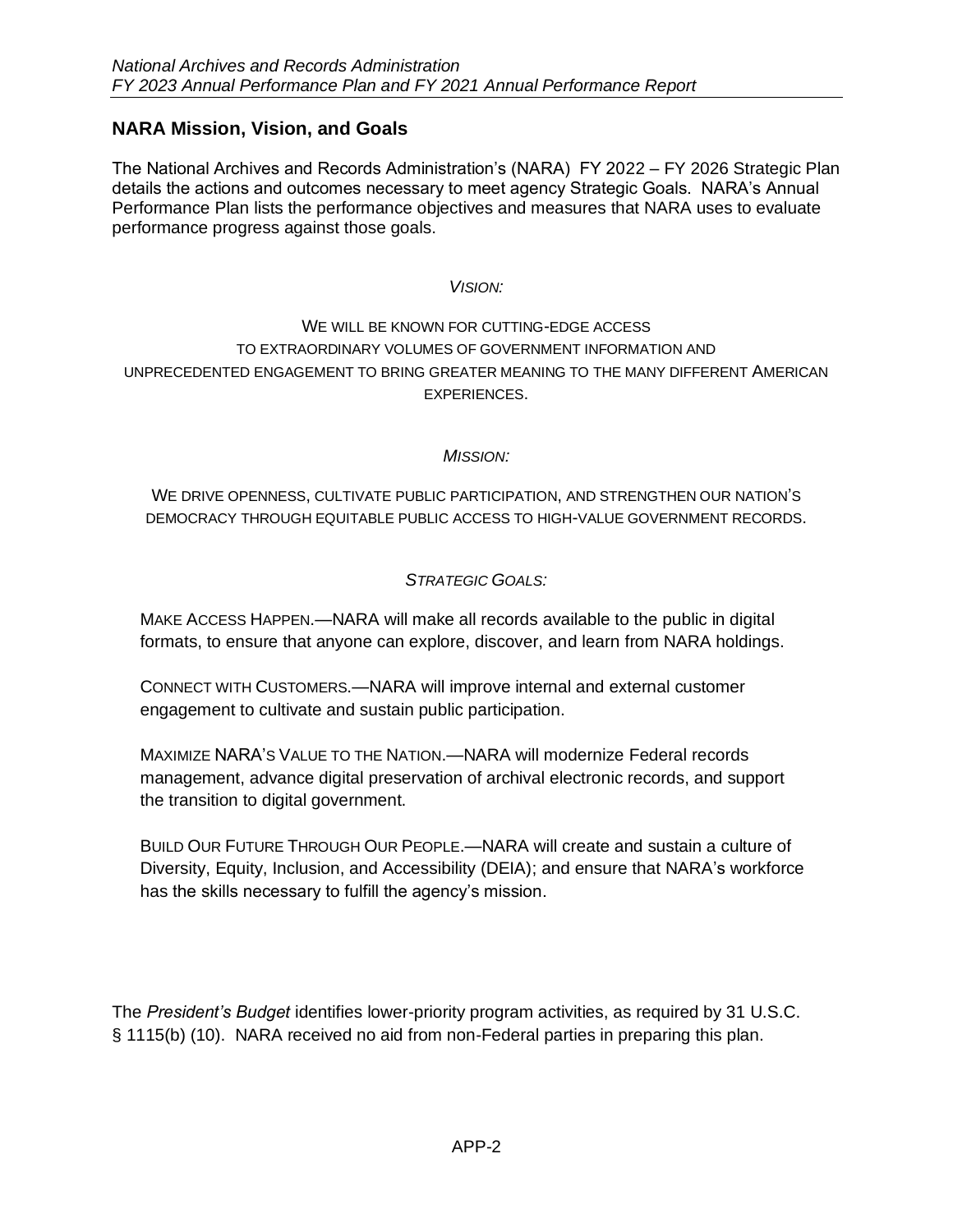# <span id="page-2-0"></span>**Performance by Strategic Goal**

### <span id="page-2-1"></span>**Make Access Happen**

*Make Access Happen* affirms that "public access" is NARA's core mission and is a higher calling that gives purpose and meaning to all our work. We are making access happen by delivering increasing volumes of records to the American public online, using flexible tools and accessible resources that promote public participation. We are engaging with underserved communities to find opportunities to expand public participation and promote equity through ourmission. In order to achieve success in this goal, NARA must digitize millions of records we hold in analog formats, keep pace with the continuous stream of new records we receive each year, and develop new ways to help citizens find our records through the online National Archives Catalog.

#### **Objective:** *By FY 2026, NARA will process 85 percent of archival holdings and increase enhanced descriptions to promote equity in discovery and public access to archival records related to underserved communities.*

*Description of measure:* Archival processing refers to those actions NARA must take in order to provide efficient access for researchers and members of the public, including: cataloging and description, basic preservation, and adding the records to NARA's inventory control system. NARA's processing measure is the weighted average of the percentage processed for archival and Presidential records, where percent processed is the total number of traditional (nonelectronic), unclassified records processed to date, as a percentage of total unclassified records at the end of the reporting period.

Many of NARA's holdings that are of interest to underserved communities are not currently described at a level that ensures discoverability. As a result, these communities are often not aware of documents and artifacts in NARA's holdings that document their rights and record their experiences.

| <b>Performance Measure</b>   | Year   | 2018 | 2019 | 2020 | 2021 | 2022            | 2023       |
|------------------------------|--------|------|------|------|------|-----------------|------------|
| Percent of unclassified      | Target | 79%  | 80%  | 81%  | 82%  | 85%             | 85%        |
| archival holdings processed  | Actual | 78   | 81%  | 81%  | 89%  |                 |            |
| Number of pages with         | Target |      |      |      |      | <b>Baseline</b> | <b>TBD</b> |
| enhanced description         | Actual |      |      |      |      |                 |            |
| Number of digital files with | Target |      |      |      |      | <b>Baseline</b> | <b>TBD</b> |
| enhanced description         | Actual |      |      |      |      |                 |            |
| Total number of unclassified | Target |      |      |      |      |                 |            |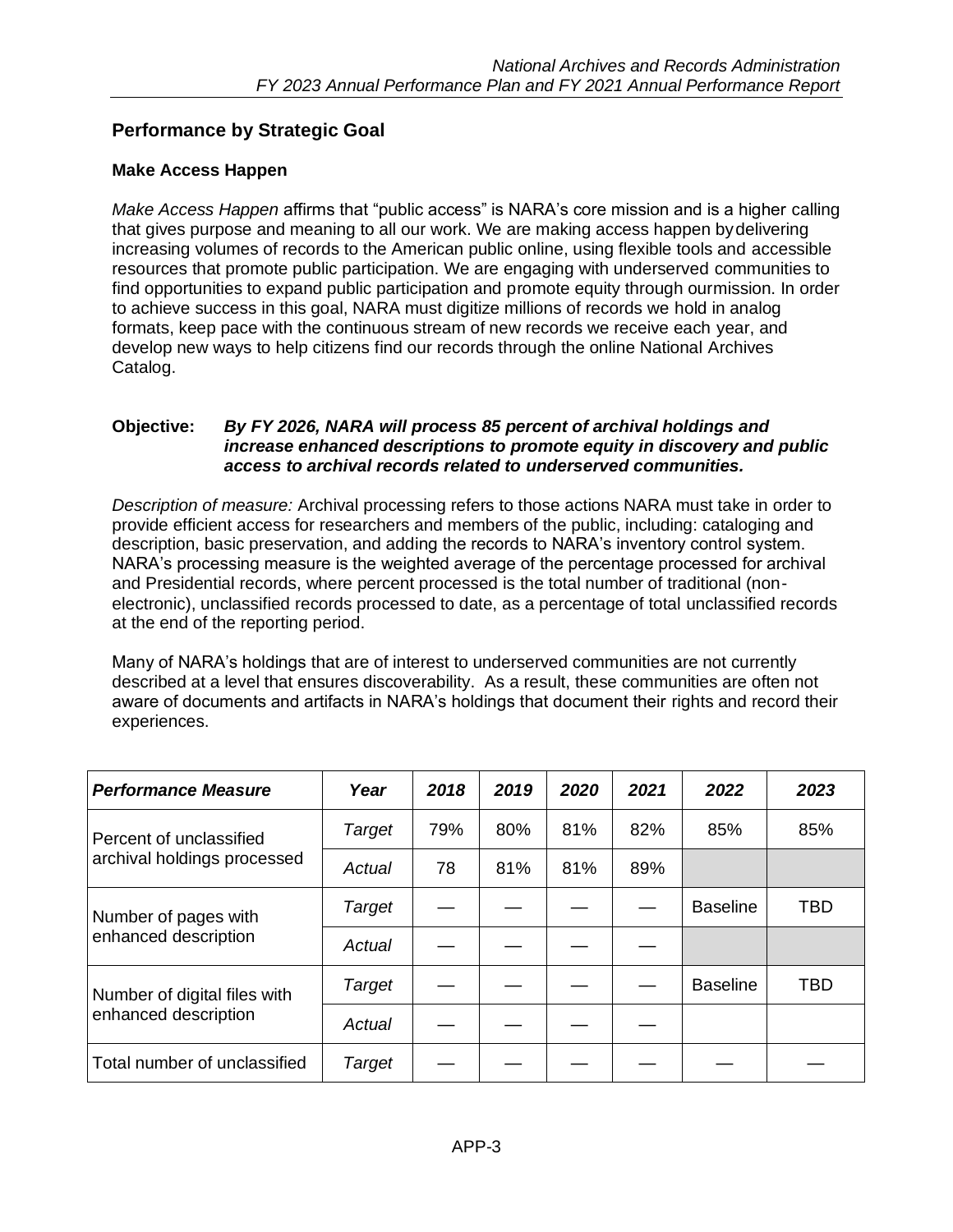| archival holdings processed | Actual<br>. . | .0M<br>≖ | .3M<br>д | .3M<br>Δ | 7M |  |
|-----------------------------|---------------|----------|----------|----------|----|--|

*Performance summary:* By the end of FY 2021, NARA had processed a cumulative total of 4.7 million cubic feet of unclassified records, resulting in 89 percent of the unclassified records being processed. Despite the COVID-19 pandemic, NARA exceeded the annual target of 82 percent of total holdings processed while also decreasing a backlog of unprocessed records. NARA's approach to implement basic processing consistently and uniformly resulted in processing efficiencies. While NARA's basic processing procedures have led to higher processing rates, the records lack sufficient description to allow for full discoverability.

In FY 2022 and FY 2023 NARA will conduct basic processing on 85 percent of the unclassified archival holdings. Basic processing will be maintained at this level. NARA will implement business process improvements to accelerate processing and online public access to records of high interest to underserved communities. We will engage with underserved communities to increase awareness of documents and artifacts in NARA's holdings that document their American experience. Expanding our efforts to conduct reparative processing will enable NARA to provide meaningful access to more diverse information and records and contribute to a more inclusive picture of American history and society.

### *Objective:* By FY 2026, NARA will digitize 500 million pages of records and make them *available online to the public through the National Archives Catalog.*

*Description of measure:* NARA has committed to digitize all of its traditional holdings, to make them available to the public online. NARA digitizes archival government records through agreements with private partners, through in-house scanning by archival units and a digitization lab, and through volunteers. NARA measures digitization as the number of pages of traditional archival records that have digital copies available online through the National Archives Catalog. NARA is working to refine this measure to incorporate digitized copies of analog records that don't easily translate into "pages", including audio and video recordings.

Digitizing NARA's records supports the public access and use of the permanent records of the Federal government far beyond the access we can provide in our facilities. Digitized records support equity efforts by providing access to records for traditionally underserved communities who may be unable to travel to a facility or who may be overwhelmed by entering one of the largest archives in the world for the first time to conduct research. Digitized records decrease the obstacles to access and create opportunities for equitable availability of information.

| <b>Performance Measure</b>                             | Year   | 2018  | 2019  | 2020 | 2021 | 2022 | 2023 |
|--------------------------------------------------------|--------|-------|-------|------|------|------|------|
| Number of pages digitized<br>and made available online | Target | 65M   | 90M   | 115M | 140M | TBD  | TBD  |
| through the Catalog                                    | Actual | 53.1M | 92.6M | 121M | 149M |      |      |

*Performance Summary:* NARA successfully digitized 145 million pages surpassing its FY 2021 annual target of 140 million pages digitized. NARA's digitization partnerships contributed more than 100 million digitized pages, with 23.3 million pages added by the partners in FY 2021.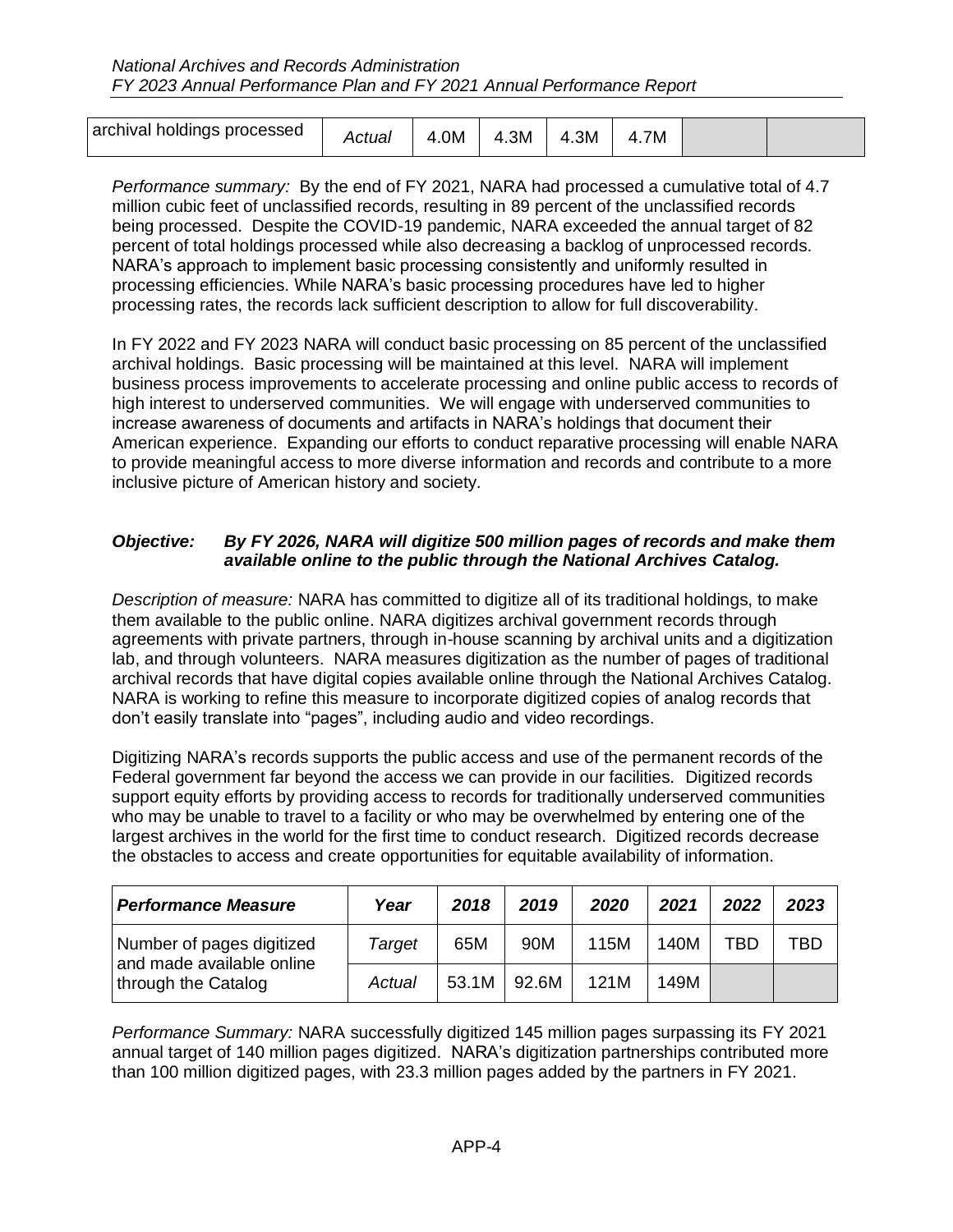NARA exceeded the performance goal for three consecutive years for this metric. In Fall 2022, NARA plans to launch the NextGen Catalog, a modernized version of the National Archives Catalog that will address scalability issues and enhance functionality to ensure records are easy to discover. Additionally, NARA will make user experience enhancements to support the growing volume of data.

Records enter the National Archives Catalog following a decentralized approach. The records arrive from NARA staff, offices, partners and citizen archivists. NARA developed expertise in planning and tracking digitized records coming into the Catalog through these sources. Additionally, NARA implemented processes to support bulk addition of digitized records to the Catalog.

In FY 2022 and FY 2023, as part of a community engagement effort, NARA will consult with our users, researchers, and traditionally underserved communities to identify records to digitize that will provide more equitable representation of underserved communities in our digital holdings in the National Archives Catalog. We will increase equity and strengthen engagement in areas of digitization, reparative description, next-generation finding aids and bulk access to records for community use. NARA will seek new digitization partnerships and projects. We will initiate efforts to create digital Presidential Libraries by ensuring that records on Presidential Library websites are available in the National Archives Catalog.

### **Objective:** *By FY 2026, NARA will collaborate with traditionally underserved communities to correct outdated descriptions in the National Archives Catalog and prioritize citizen engagement projects that increase access to records that are important to underserved communities.*

*Description of measure:* NARA has not systematically included traditionally underserved communities in previous archival access processes. With knowledge gained from the work of the Archivist's Task Force on Racism, NARA's response to Executive Order (E.O.) 13985: *Advancing Racial Equity and Support for Underserved Communities Through the Federal Government*, the E.O. challenges us to recognize and work to redress inequities in our policies and programs that may serve as barriers to equal opportunity. NARA is committed to focus on community-centered access. Through collaboration with underserved communities, NARA will seek their guidance to identify records in the National Archives Catalog that require augmented or enhanced descriptions. NARA will collaborate with these communities to prioritize scans of records relevant to underserved communities' interests.

# *Performance Summary:*

Underserved communities are described in E.O. 13985 as Black, Latino, and Indigenous and Native American persons, Asian Americans and Pacific Islanders and other persons of color; members of religious minorities; lesbian, gay, bisexual, transgender, and queer (LGBTQ+) persons; persons with disabilities; persons who live in rural areas; and persons otherwise adversely affected by persistent poverty or inequality.

In FY 2022 and FY 2023, NARA will reach out to these communities to garner their support and work collaboratively with NARA to engage in efforts to improve the availability and access to records that represent their experiences and history as a part of American history. NARA's agency equity team will champion the effort to identify underserved communities that share an interest or seek to learn more about the National Archives and the archival records in our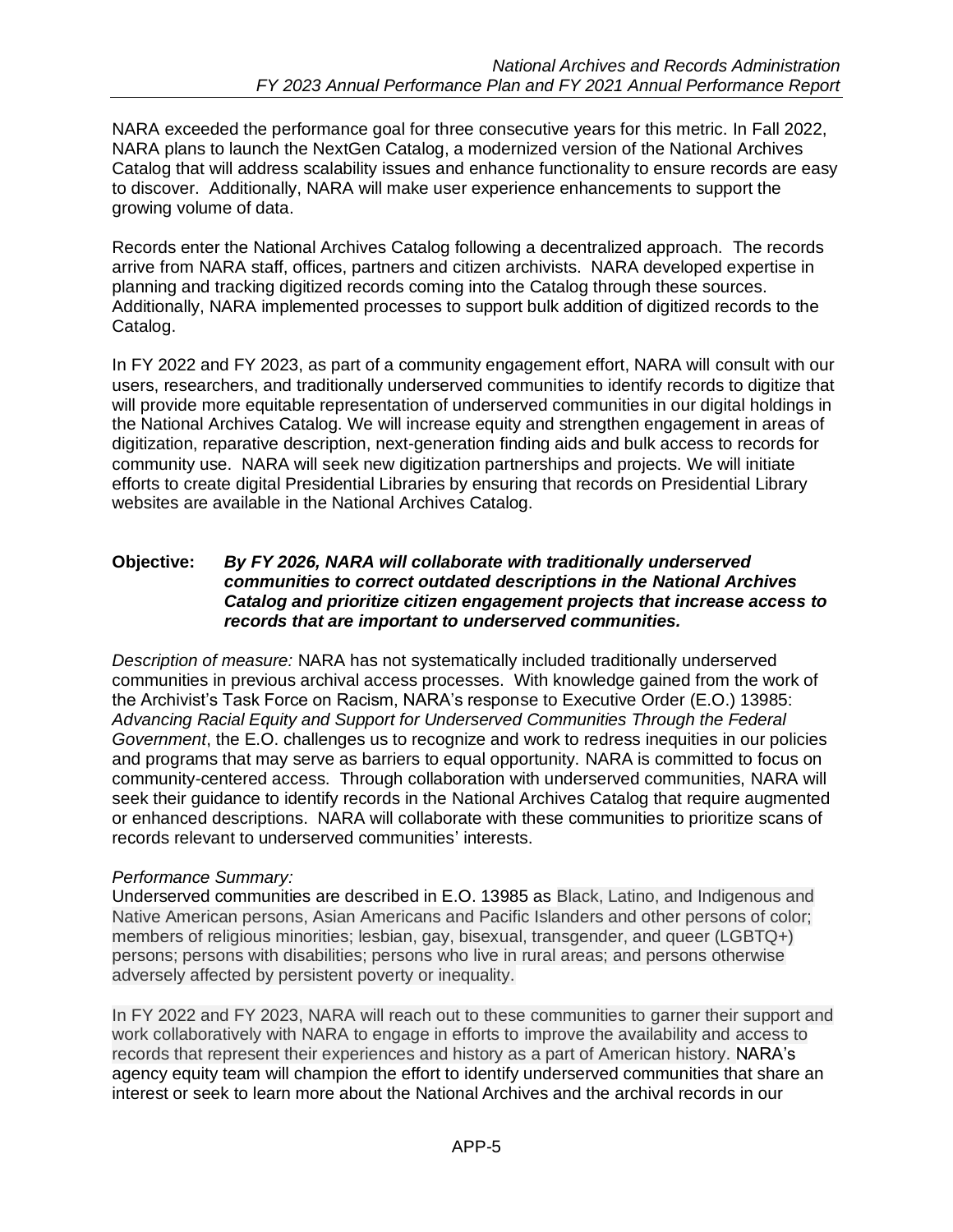custody. In FY 2022, using lessons learned from the user-generated finding aids prototype, NARA plans to begin development work on production of user-generated finding aids in the National Archives Catalog.

NARA will begin work to apply reparative metadata to 1,000 digital pages, develop finding aids, host a transcription project and perform one bulk download. NARA will apply reparative description to 1,000 digital pages in the National Archives Catalog each year. As we gain knowledge from lessons learned, we will increase production of these products each year.

### **Objective:** *By FY 2026, 95 percent of customer requests will be ready within the promised time.*

*Description of the measure:* Customer satisfaction is achieved by providing consistent, reliable, and reputable service that increases customer engagement and encourages customers to seek NARA as their preferred destination for authentic sources of information. NARA measures customer satisfaction as the weighted average of timeliness measures for each of the following customer request types: Written reference requests from the public and from other Federal agencies, items furnished in public research rooms, copies of military separation documents (DD-214), and Freedom of Information Act (FOIA) requests.

| <b>Performance Measure</b>                 | Year   | 2018 | 2019 | 2020  | 2021 | 2022 | 2023 |
|--------------------------------------------|--------|------|------|-------|------|------|------|
| Percent of customer                        | Target | 93%  | 93%  | 93%   | 93%  | 93%  | 93%  |
| requests ready within the<br>promised time | Actual | 96%  | 97%  | 89.2% | N/A  |      |      |

*Performance summary:* The effects of the COVID-19 pandemic continued to disrupt operations at NARA's Federal Records Centers throughout FY 2021 causing NARA to fall well below its target in meeting customers' requests. Substantial backlogs of unanswered users requests accumulated as a significant number of staff were unable to work onsite at their local facility due to facility closures. Emergency requests were given priority and serviced although backlogs of veterans and agency requests amassed. Record disposal backlogs also grew to more than 1 million cubic feet and large numbers of records scheduled for transfer to the Federal records centers have not been received.

NARA reexamined business processes to minimize the negative impact and challenge of numerous facility closures. The pandemic forced NARA to develop capacity to service requests remotely using digital records and secure methods of transmission. In addition, NARA identified additional functions that could be completed remotely in FY 2021 and coordinated with staff detailed from other agencies for support.

In our research rooms NARA implemented a reopening pilot which opened the textual research rooms at the National Archives in Washington, DC, College Park, MD, Broomfield, CO, and Kansas City, MO, to agency researchers during the pandemic. The objective of the pilot was to assess the operational changes and health and safety measures on a small scale prior to broader public opening.

In FY 2022 and FY 2023, NARA will focus on eliminating the pandemic backlogs. We will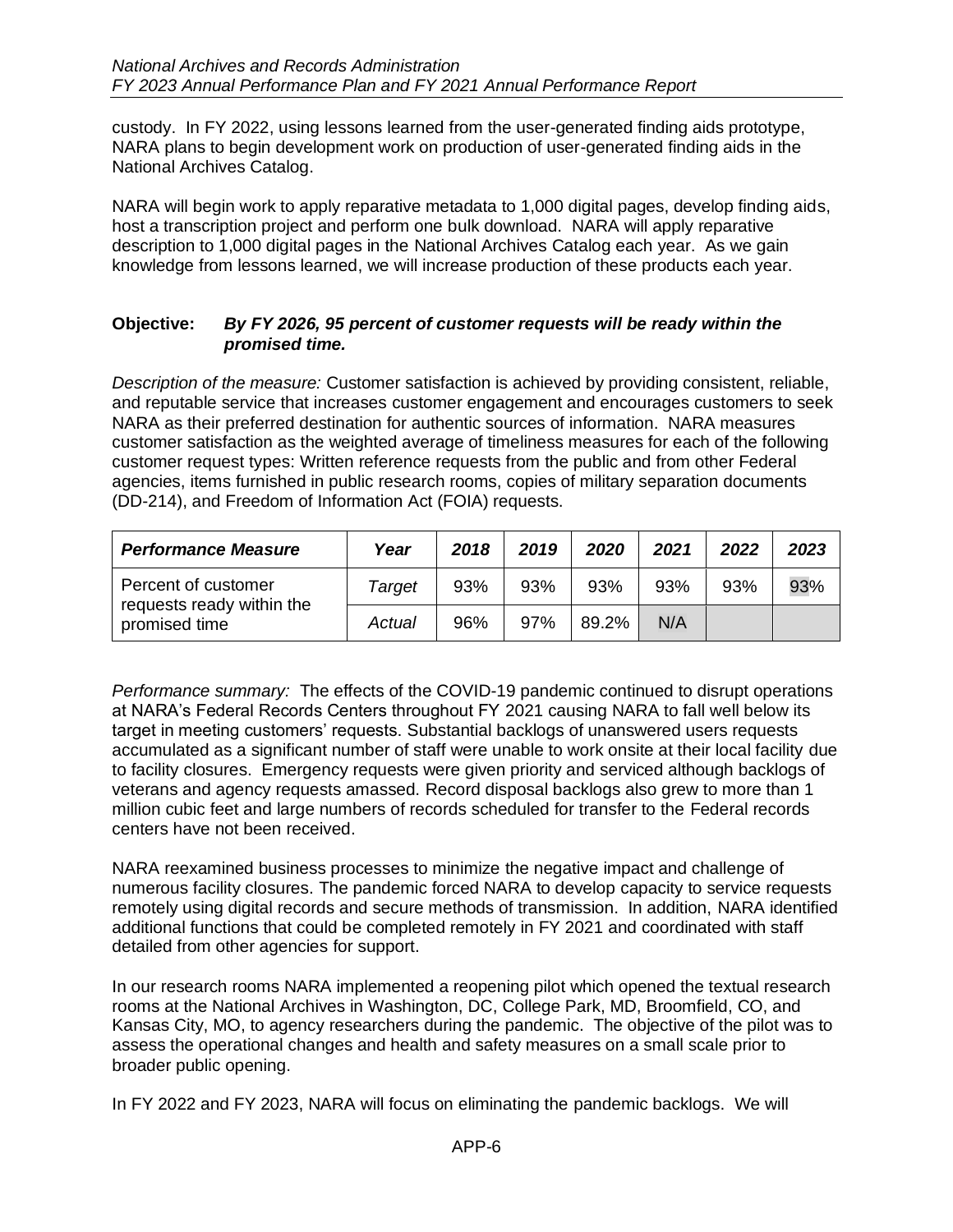continue to examine processes to increase opportunities to be more flexible and responsive to fluctuations in demand. NARA will implement strategies to modernize business processes to respond to remote reference requests using secure, digital delivery systems.

NARA will examine new approaches to fulfill researcher requirements. We will increase capability to complete research transactions online and through virtual consultations, to improve access for researches and members of the public who are unable to visit a NARA facility.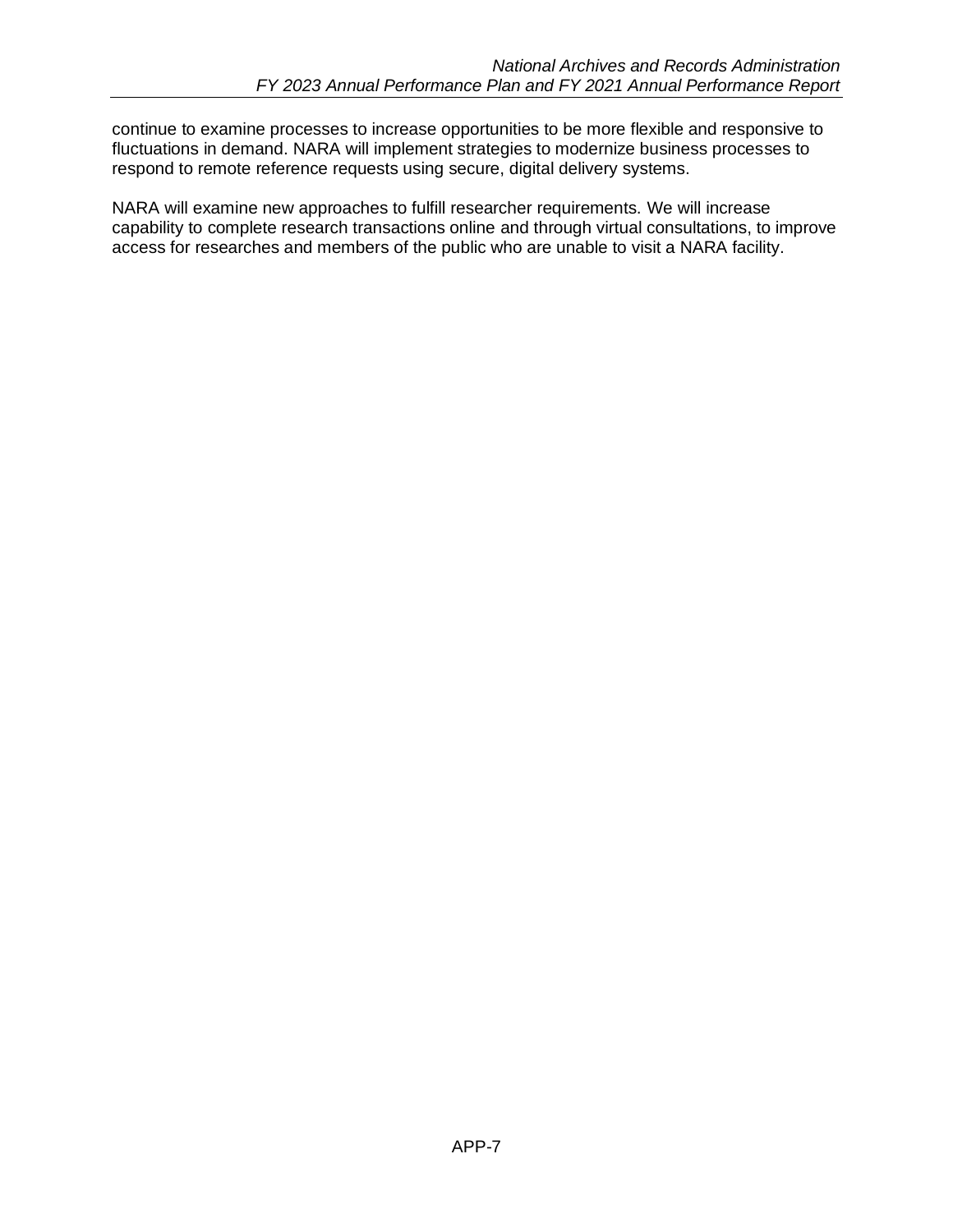### <span id="page-7-0"></span>**Connect with Customers**

*Connect with Customers* challenges us to continuously improve the customer experience, cultivate public participation, and generate new understanding of the importance of records in a democracy. We strive to represent the stories of all Americans in our work. We continuously engage with and learn from our customers: individuals, communities, organizations, and other Federal agencies. We refer to our customers by many names — such as patron, client, or partner — depending on the service provided; however, we refer to all of these groups collectively as "customers" to maintain consistency with government-wide priorities to improve the customer experience across all Federal agencies. We build long-term and strategic customer relationships to ensure our services are valued by our customers and we work together to improve overall efficiency, engagement, and equity.

#### **Objective:** *By FY 2026, NARA will demonstrate enhanced organizational understanding of internal and external customer wants, needs, and expectations to support the design and delivery of world-class services.*

*Description of measure:* Understanding the customer is the cornerstone of successful customer experience transformations. NARA led an initiative to query the types of activities NARA utilized to understand its customers. The results concluded that 31 percent of NARA service providers were not engaged in any of the queried activities to better understand the customer. Inconsistent and varying degrees of engagement in activities to understand the customer limit NARA's ability to best understand customer wants, needs, expectations, and diverse journeys; impacts the extent to which the agency may benefit from the outputs or outcomes of consumer research; perpetuates disjointed and fragmentation of services; and promotes a reactive cycle of service delivery and recovery.

Organizational awareness and understanding of customer wants, needs, expectations, and journeys is critical to successfully managing customer experience and continuously improving service delivery. Progress will be measured by the extent to which NARA service providers formally engage in activities to understand the customer from delivery of service through followup assessments.

| <b>Performance Measure</b>                    | Year   | 2021                | 2022 | 2023 |
|-----------------------------------------------|--------|---------------------|------|------|
| NARA service providers<br>engaged in customer | Target | <b>Baselin</b><br>е |      |      |
| I understanding activities                    | Actual | 31%                 |      |      |

*Performance summary:* NARA will increase organizational capacity to conduct agency-level customer research initiatives and expand the application of human-centered design methodologies to improve service delivery. In FY 2022, NARA will inventory existing and prospective customers, all major lines of business/services, and agency-level opportunities to improve service design and delivery. In FY 2023, NARA will publish an Enterprise Customer Research Agenda on **archives.gov.** The customer research agenda is a tool that NARA will use to document agency-level opportunities to deepen organizational understanding of customers and services in order to improve customer experience and facilitate the coordination of organizational resources to improve service delivery. The agenda will be updated annually.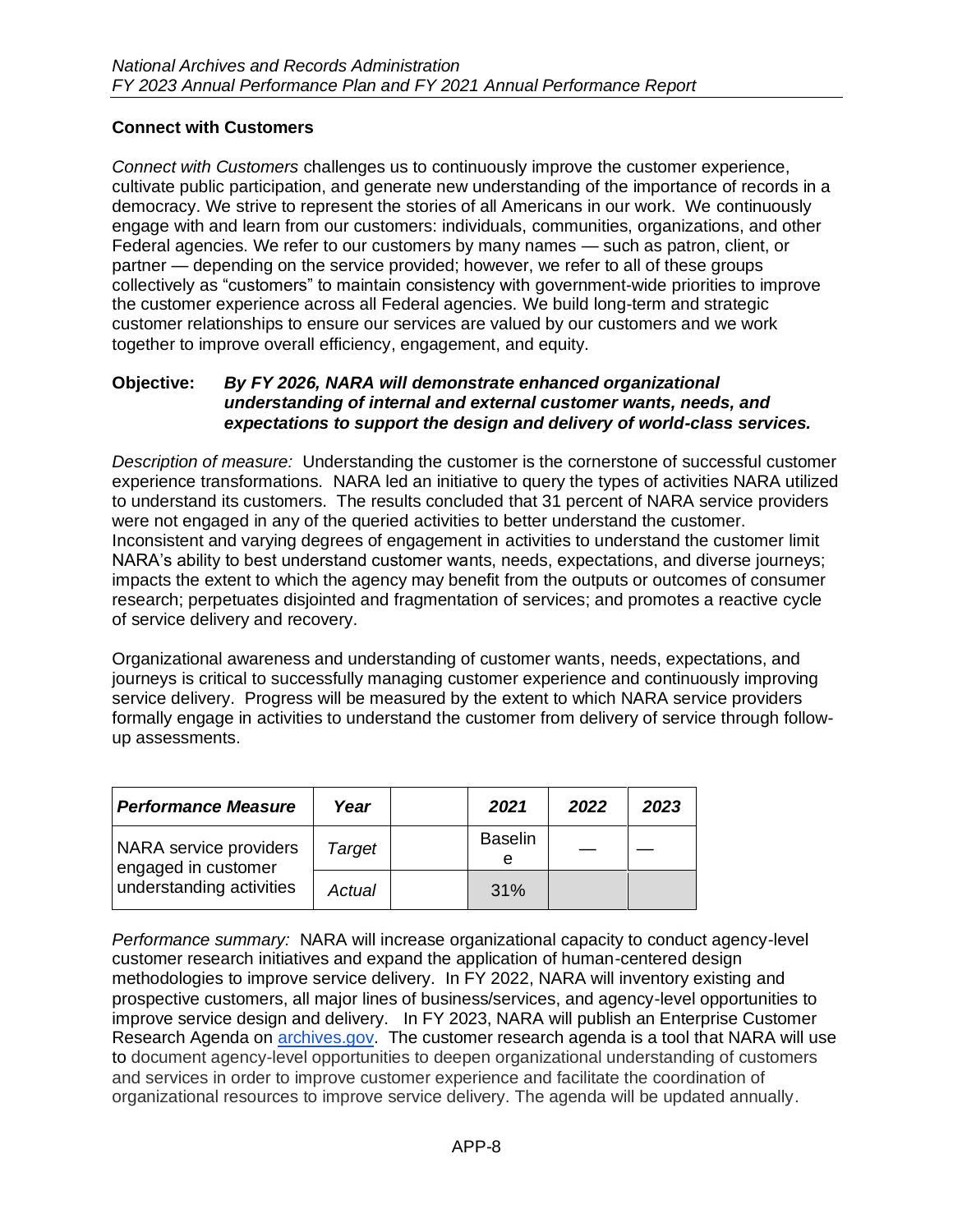In FY 2023, NARA will formally implement its customer experience framework by conducting and publishing the results of an agency-level service improvement initiative also referred to as a human-centered design sprint. Human-centered design sprints are representative of agencylevel adoption of a customer-focused approach to service design and delivery. The focal area for each agency-level initiative/design sprint will be selected from the Customer Research Agenda by NARA's Customer Experience Executive Council.

#### **Objective:** *By FY 2026, NARA will modernize enterprise communication and service channels to capture customer feedback and continuously improve the customer experience.*

*Description of measure:* Inconsistent and varying approaches to customer experience measurement across the agency limits NARA's ability to better understand the degree of customer satisfaction, trust, or how customers perceive their experiences with the organization. It also inhibits the organization's ability to recognize and address customer concerns sooner rather than later, track improvements over time, or address discrepancies in experiences across NARA organizations. These discrepancies may result in fragmented customer feedback through formal or informal communication channels not equipped to translate customer comments into actionable insights or aggregate the data to illuminate service deficiencies.

Evaluating service delivery from the customer's perspective best positions organizations to proactively promote timely service recovery and identify trends signaling opportunities for widespread enhancements to customer experiences. NARA does not have an enterprise customer experience measurement framework or a technology enabled tool to track, aggregate, analyze, and harvest customer insights across multiple platforms and service channels.

*Performance summary:* NARA will successfully achieve this objective when NARA is equipped to systematically evaluate service delivery from the customer's perspective. This success is based on establishing an enterprise customer experience measurement framework to support consistent evaluation of service delivery across the diverse ways that customers interact with NARA (e.g. in person, via website, thru email, etc), through journeys, and customer relationships. In FY 2022 and FY 2023, NARA will begin developing a customer experience measurement framework and focus on strategies to strengthen NARA's ability to capture customer feedback across diverse service channels and communication platforms.

#### **Objective:** *By FY 2026, NARA will deliver a national program of museums, education, and public programming that demonstrates leadership in equity, accessibility, and diversity.*

*Description of measure:* This objective focuses on customers that NARA serves through the museums and education and public programs. These customers, of more than 2 million, represent the largest group of the public who engage in person with NARA annually. NARA has traditionally measured customer satisfaction through customer surveys that sought to evaluate post visit satisfaction of the public who either visited one of NARA's museum exhibits, participated in an in-person education program, or attended one of the public programs.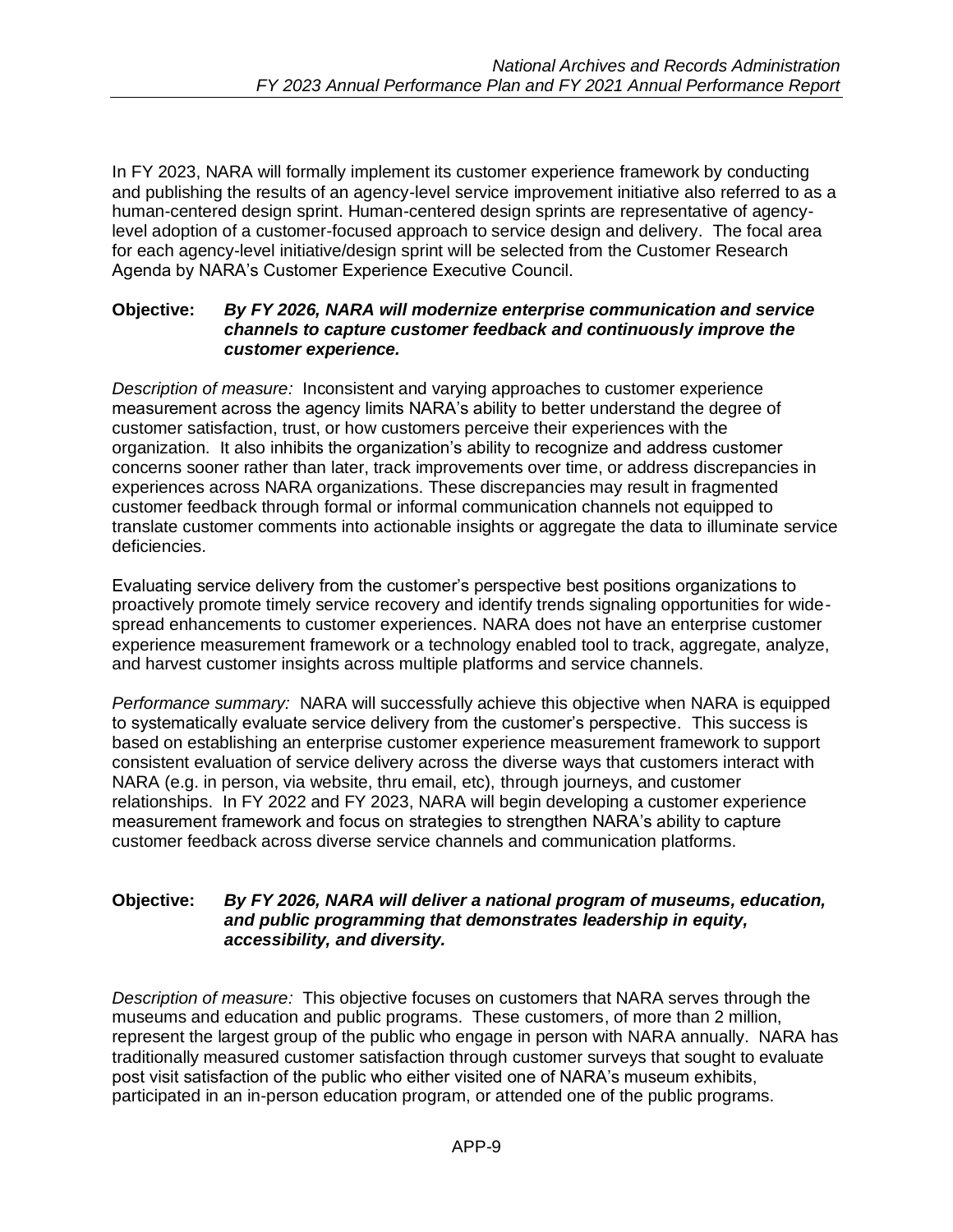Although customer satisfaction has scored very high, we want to understand why these visitors chose to engage with NARA, why are others not engaging with us, and are we offering engagement opportunities that are welcoming to all visitors. While we are interested in why some choose to engage with us and others do not, we also seek to better serve all communities and present exhibits and programs that reflect the diversity of voices that are represented in our records. We also want to be more accessible to all visitors and meet their needs when they enter a NARA facility.

*Performance summary:* In FY 2021, NARA changed a number of our offerings to the public during the pandemic, including a shift to more virtual experiences to provide continued access to NARA's resources. Virtual access also helped expand NARA's reach to new audiences.

To achieve leadership in equity NARA will focus on the following strategies:

- Address accessibility and improve compliance with the Americans with Disabilities Act (ADA) in NARA museum exhibits and facilities;
- Identify and engage underserved communities by using our collections to tell their stories, and amplify onsite programs through enhanced virtual engagement;
- Develop effective visitor research and audience evaluation data to measure success.

In FY 2022, NARA will survey all Presidential Libraries and museums to determine the current status of ADA compliance and identify remediation strategies.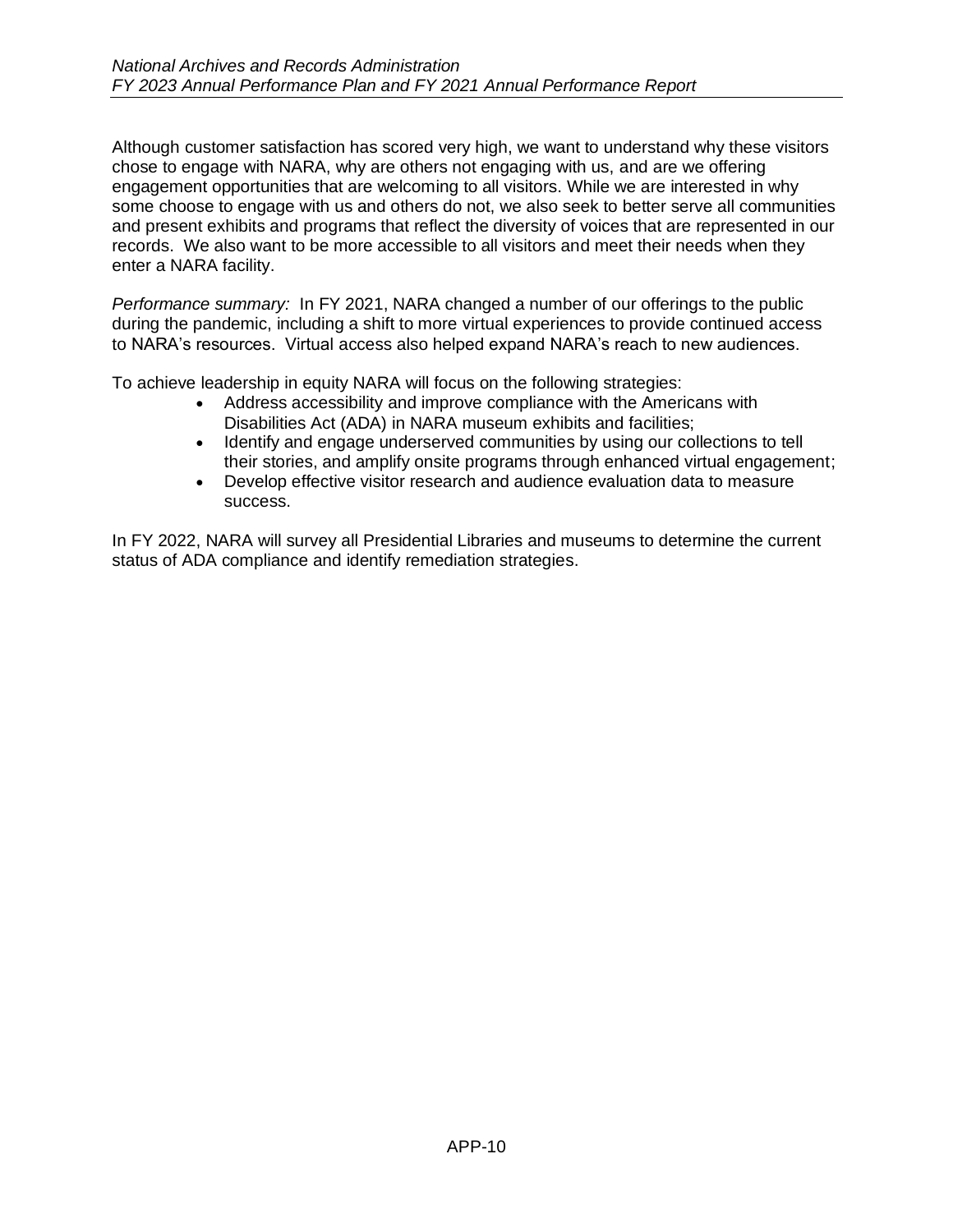# <span id="page-10-0"></span>**Maximize NARA's Value to the Nation**

*Maximize NARA's Value to the* Nation recognizes that public access to government information creates measurable economic value, which adds to the enduring cultural and historical value of our records. We are modernizing records management practices across the Federal government,advancing digital preservation of archival electronic records, and supporting the transition to digital government. NARA will explore new technology to find low-cost, practical solutions toimprove processing, access review and redaction, and digitization, to accelerate the delivery of electronic and digitized records to the public. NARA is conducting an extensive analysis of agency operations during the COVID-19 pandemic as an opportunity to modernize agency operations and improve resilience.

### **Objective:** *By FY 2026, NARA will provide policy, requirements, and oversight to support a transparent, inclusive, and fully digital government.*

*Description of measure:* NARA has a statutory responsibility to provide guidance to agencies to meet their records management needs and regulatory requirements. NARA is modernizing records management practices across the Federal government, advancing digital preservation of archival electronic records and supporting the transition to digital government. NARA will explore new technology to find low cost practical solutions to improve processing, access, review, redaction and digitization to accelerate the delivery of electronic and digitized records to the public.

This objective highlights NARA's new strategies that address equity issues in our appraisal and scheduling practices. NARA will continue to work and build out digitization standards for permanent analog records. We will continue to work with the private sector and the vendor community to establish requirements to improve Federal agencies' access to software applications and cloud offerings that will allow them to perform records management more efficiently and effectively.

NARA's oversight of Federal agencies records management practices provides a window into the state of records management throughout the Federal government. Inspections, assessments and system audits help to strengthen agency records management programs and ensures that records are managed in compliance with Federal laws, regulations, and NARA policies. NARA's oversight engagements identify broad recordkeeping challenges, agency noncompliance with Federal records, and best practices in order to ensure that electronic records are properly managed.

*Performance Summary*: NARA will pursue several strategies in the next few years to accomplish this objective. Work continues on the development of guidance on the digitization of permanent analog records. During the pandemic, agency use of collaborative tools increased to accommodate the need to operate virtually, however, NARA systems do not support the ingest of electronic records created in collaborative platforms. NARA will assess the collaborative tools and platforms that agencies are using to understand the records management implications and potential gaps in NARA's records management guidance. In FY 2023, NARA will issue guidance to agencies for managing, retaining, and transferring Federal records in collaborative working environments, websites, and social media.

NARA will work with underserved communities to address equity considerations as they relate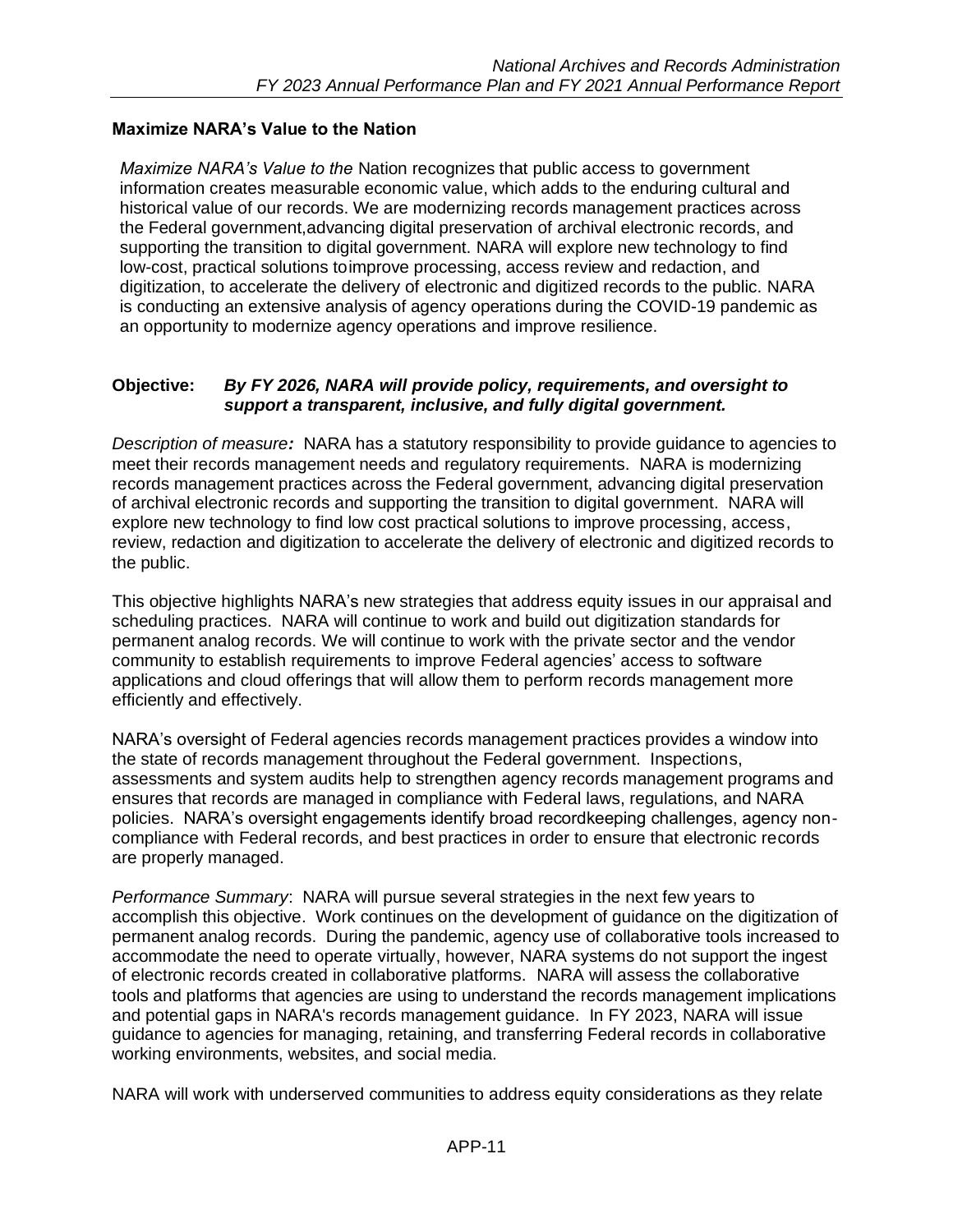to underserved communities and incorporate equity related considerations in NARA's appraisal procedures. NARA will work with agencies to process and approve schedules that will better reflect underserved communities.

In FY 2022, NARA will explore integrating records management requirements and standards into broader government efforts, such as Federal Data Strategy and NIST's' Special Publication 800-53 Security and Privacy Controls for Information Systems and Organizations. NARA will continue to build partnerships with agencies and working groups.

### **Objective:** *By 2026, NARA will reduce the time it takes to start complex Freedom of Information Act (FOIA) requests for unclassified records.*

*Description of measure:* One of the principal ways that NARA provides customers access to agency records is through Freedom of Information Act (FOIA) requests. Long delays in receiving access to our records is a principal complaint of FOIA requesters. NARA experiences significant delays in addressing complex FOIA requests for unclassified records that can range from five to eight years before work even begins on a request. The cause of the backlogs differ among program offices, but success can be measured in two ways; 1) a reduction in the time it takes to begin a review and 2) a reduction in the time it takes to complete the review.

*Performance summary:* Providing access to NARA's records more quickly will greatly enhance NARA's customers' experience. In FY 2022 and FY 2023, NARA will focus on FOIA requests at the George W. Bush and William J. Clinton Libraries and the Special Access and FOIA Division, where some of our longest delays exist.

#### **Objective:** *By 2026, NARA will advance existing physical and intellectual controls for the agency's holdings to enable digital preservation risk planning and risk mitigation, and ongoing access to electronic records.*

*Description of measure:* NARA plays a critical role in the Federal government's transformation to a digital environment. As the stewards of vast amounts of electronic records growing at an exponential rate, NARA must be prepared to manage the results and mitigate risks once the records are transformed.

While NARA is successful in implementing preservation strategies for analog holdings, enterprise-wide digital preservation efforts must be identified and implemented to align with the capabilities in analog preservation. Initiatives to include the development of policies, practices, documentation and IT infrastructure are critical to digital transformation. NARA not only is part of the transformation, but the agency must be able to manage the records once they are transformed.

Efforts are underway to identify the gaps in policy and documentation and process improvement initiatives are dependent on system and tool implementations.

*Performance summary:* NARA launched its digital preservation framework in 2019. This framework incorporates documentation of the significant properties of record categories (email, still image, audio, video, etc). The framework also provides the ongoing structure to analyze file formats in the holdings and document risk assessments and mitigation steps.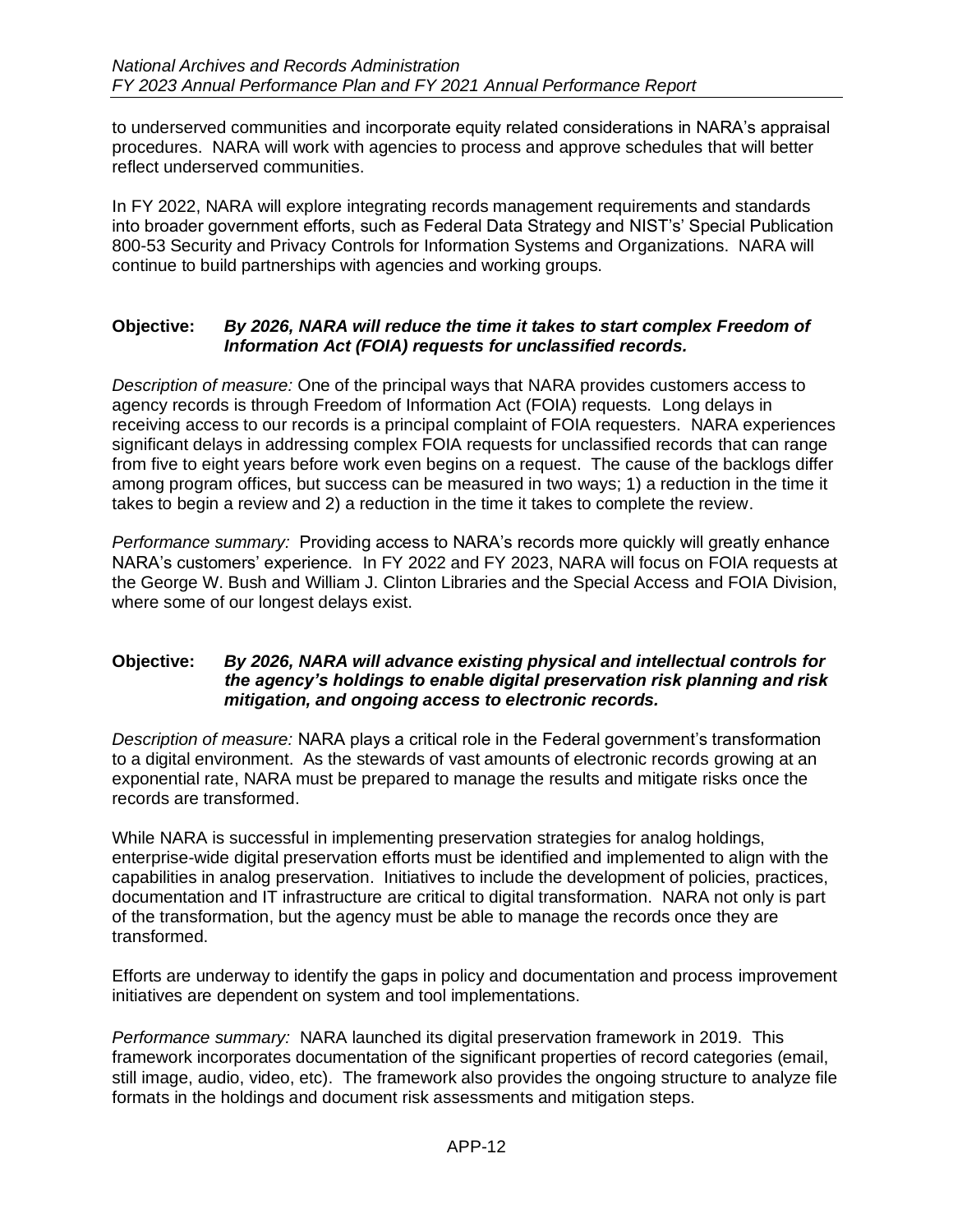In FY 2022 and FY 2023, NARA will integrate tools necessary for processing and preservation. These integrated tools will be used to identify file formats and MIME (i.e., a standard for formatting files of different types) types for electronic records preserved in ERA 2.0. In FY 2023, NARA will implement an automated process in ERA 2.0 to run the tools used to identify file formats and MIME types. NARA will implement a database or application to support the maintenance of our digital preservation framework, prepare requirements documentation and conduct market research for a tool solution.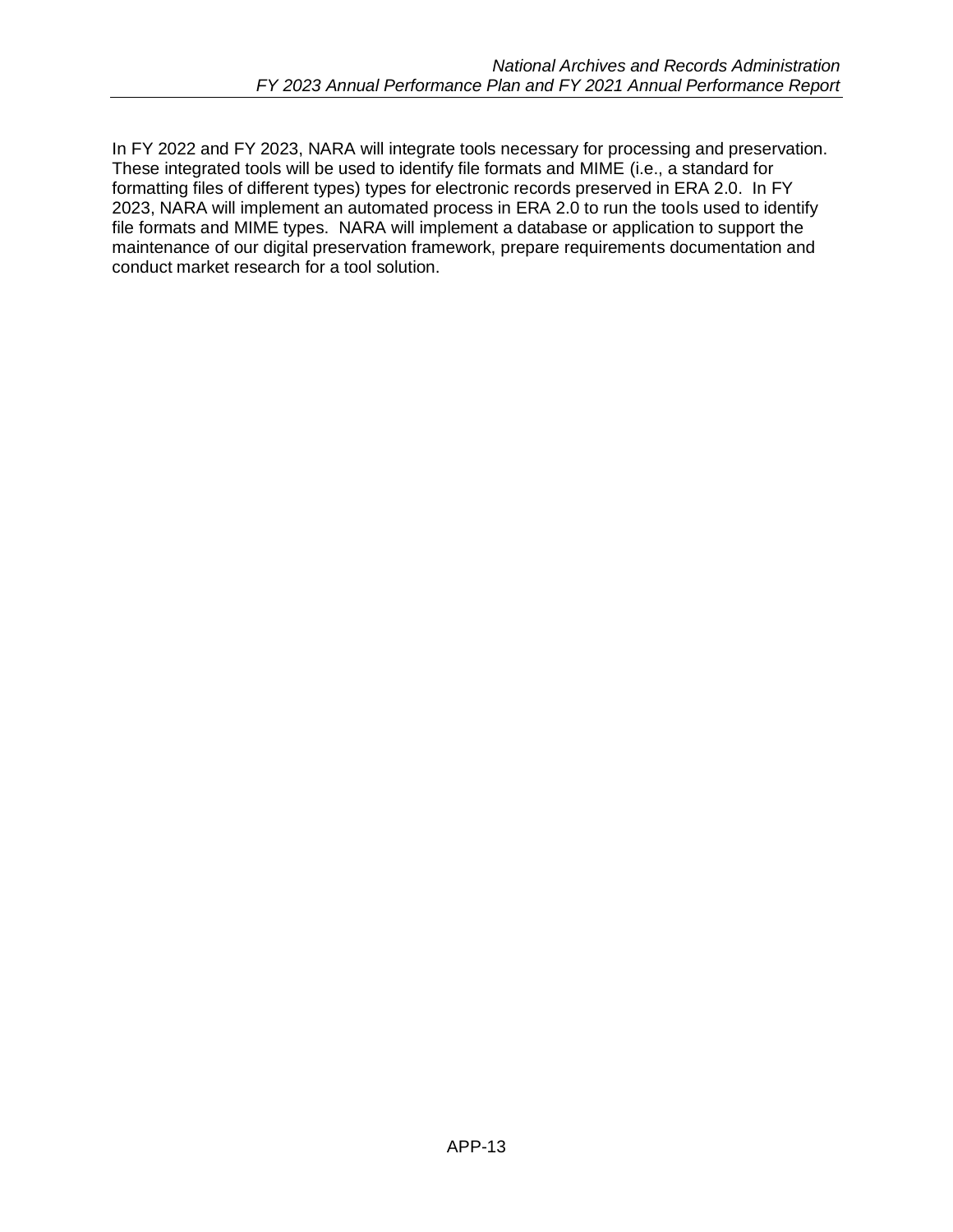# <span id="page-13-0"></span>**Build our Future through our People**

*Build our Future through our People* is our commitment to provide all our employees with learning and leadership opportunities necessary to support their career development, enable their successful transition to a digital environment, and thrive in an inclusive, supportive, and diverse work environment. We are dedicated to building a workplace culture based on the principles of Diversity, Equity, Inclusion, and Accessibility (DEIA), so that all employees are empowered, engaged, and prepared to become the next generation of leaders. We are building relationships with underserved communities, educational institutions, and professional organizations to develop new recruitment pipelines to attract and retain a diverse workforce with the skills necessary to fulfill our mission.

### **Objective:** *By FY 2026, NARA will increase the frequency of effective coaching that employees receive by 50 percent to improve performance, retention, and relationships across the organization.*

*Description of measure:* NARA staff will benefit from coaching interactions with their supervisors. Effective coaching is the keystone component of a culture of strong performance, consistent employee development, and work relationships that instill a sense of pride and inclusiveness. During a year-long pilot, NARA's Office of Human Capital measured coaching contact frequencies across a segment of NARA staff. The results highlighted opportunities for significant improvement in the frequency of coaching.

NARA wants to foster a coaching culture that will improve individual and organization performance, employee engagement and productivity, and increase focus on mission and organizational objectives. Increased coaching will result in improved creativity, learning, and workplace relationships that allow for greater collaboration across the agency. Effective coaching will also provide for a better understanding of the behaviors that contribute to successful interactions. NARA must ensure consistency and equity as we work together to achieve NARA's mission.

*Performance summary:* NARA will provide coaching skills to agency managers. In FY 2022, NARA will implement coaching training and support for team leads and supervisors. Effective training will equip them with the resources, tools, and information necessary to lead effectively while creating a high performance organization. In FY 2023. NARA will assess improvements against a baseline measure to determine the impact of training and the focus on coaching and employee perception on the effectiveness of coaching.

### **Objective:** *By FY 2026, NARA will increase the diversity of employees in mission critical occupations for GS-12 and above positions to mirror the Civilian Labor Force (CLF).*

*Description of measure:* Diverse workplaces offer employees a better sense of community, increased worker engagement, and a more positive work culture. NARA's workforce is underrepresented in multiple categories of mission critical positions for GS-12 level employees and above. NARA has identified several strategies to address this problem. This objective will focus NARA on opportunities to establish recruitment pipelines by building relationships with minority and diverse educational institutions and professional organizations that can be accessed through OPM hiring flexibilities, e.g.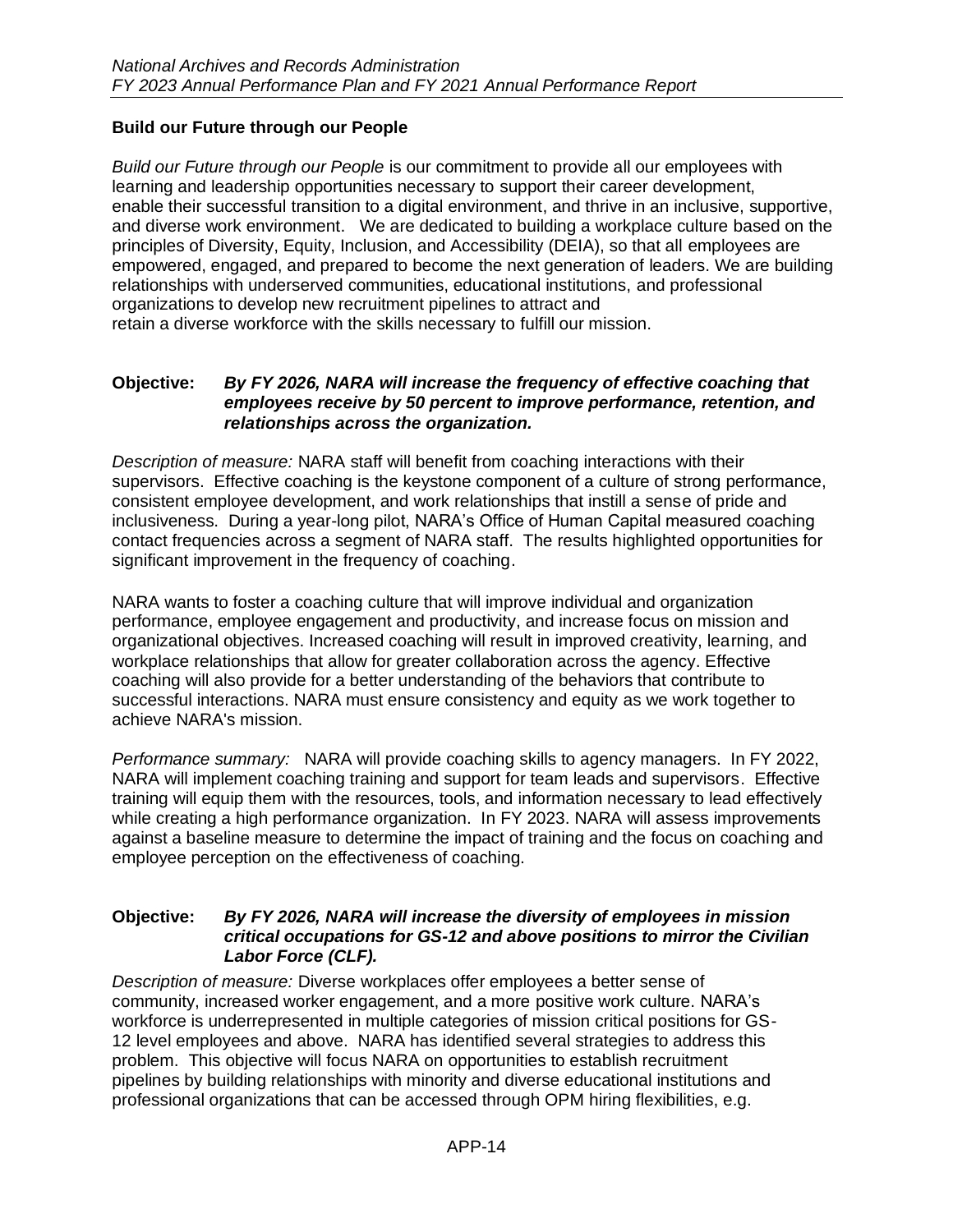Pathways program. NARA will use recruitment technology platforms to expand the opportunities to recruit and hire qualified minority and diverse candidates into positions at all levels.

*Performance Summary:* In FY 2022, NARA will establish relationships with specific institutions and organizations. These options offer direct access to qualified diverse candidates with the required educational or professional background. NARA will also take steps to update recruitment agreements and reinvigorate the Pathways program as an option for bringing in new minority or diverse talent. In FY 2022 and FY 2023, NARA will develop training that communicates senior leader's commitment to creating and maintaining a workforce that reflects that of the civilian labor force.

### **Objective:** *By FY 2026, NARA will increase the number of employees who agree that the agency provides career advancement opportunities by 50 percent.*

*Description of measure:* NARA must provide career development and career advancement opportunities for its employees. Providing career development opportunities through career pathing will increase employee awareness of the required knowledge, skills, and experiences necessary to advance in a vertical, lateral, or cross-functional career path. Progress and data for this objective are obtained from employee responses in the Employee Viewpoint Survey (EVS) to the question "How satisfied are you with your opportunity to get a better job in your organization?"

NARA identified several strategies to influence and increase positive employee perception of career advancement opportunities. NARA will develop agency-wide career roadmaps and identify required competencies needed to perform existing and future positions. Additionally, NARA will provide training and development opportunities, and establish an equitable method and process to develop critical position and leadership pipelines.

*Performance Summary:* In FY 2022, NARA will analyze and document current organizational career paths, capturing the job series, the OPM required qualifications and the competencies for the job series in order to develop agency-wide career maps. This collection of information will serve as a useful tool to guide employees along a particular career pathway. These paths will not only inform employees of the required experience and training needed to pursue a particular path, but also of the skill gaps that may exist.

NARA will foster a culture of continuous learning in an inclusive, equitable environment. Annually, NARA will assess the training needs of employees interested in advancing to positions in mission critical occupations to ensure equity in NARA's diverse workforce. Employees will be equipped with the skills, knowledge and competencies that provide equitable opportunities for upward mobility.

### **Objective:** *By FY 2026, NARA will foster a culture that encourages civil interaction, equity, and inclusion that allows employees to feel connected to the agency's mission and contribute to their full potential.*

*Description of measure:* NARA employees must operate in an environment that is inclusive,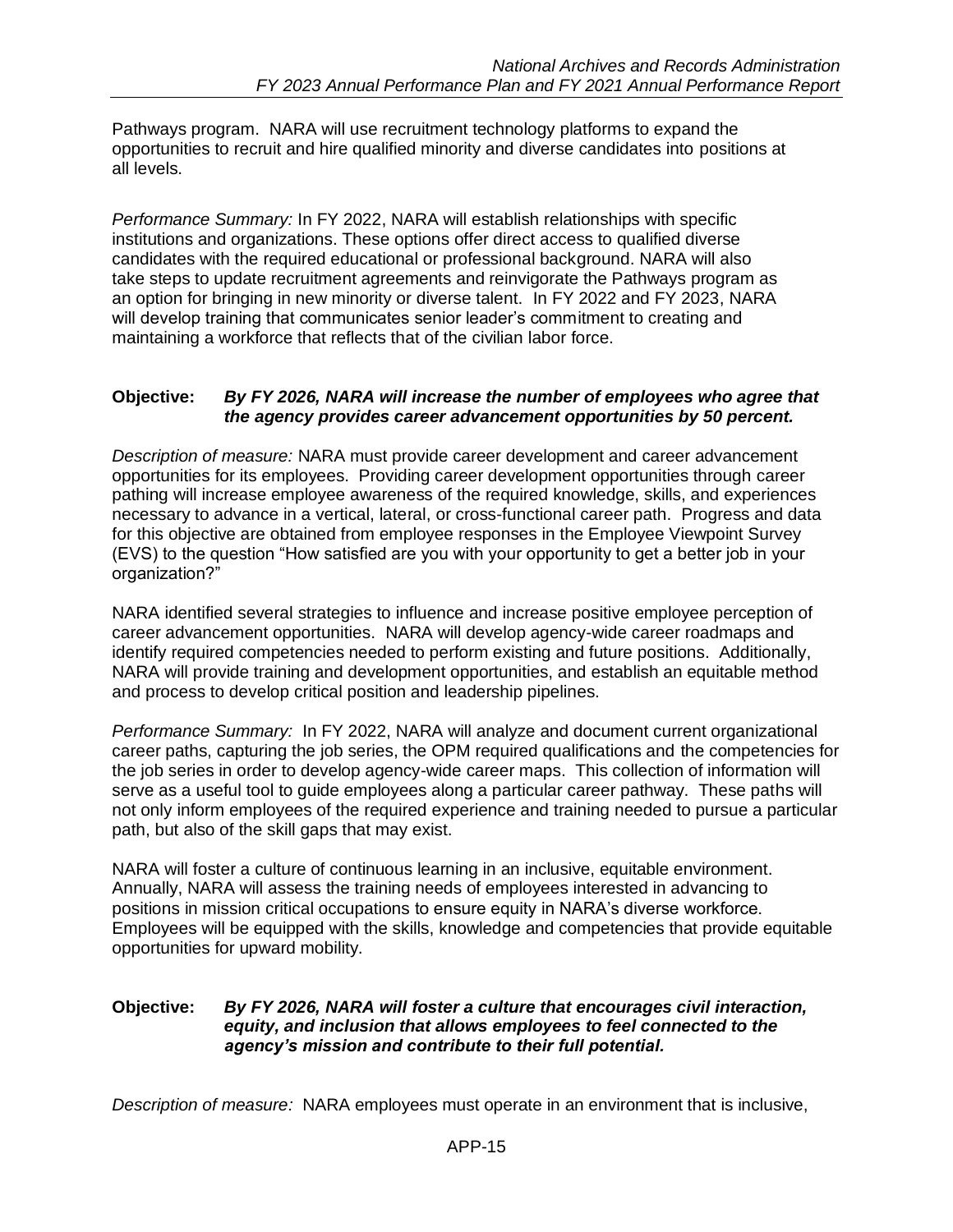respectful, and professional. NARA must cultivate a supportive, inclusive and equitable work environment that allows employees to feel connected to the agency's mission and contribute to their full potential. When problems persist and are not addressed, barriers are created that prevent employees from performing at their best.

A more supportive, welcoming, inclusive, and equitable workplace allows employees to feel more connected to the agency's mission and contribute to their full potential. This objective will fully integrate culture, work-life wellness, diversity, and inclusion. NARA will evaluate programs and processes and identify barriers that may impact inclusion and equitable opportunities.

*Performance Summary:* NARA will pursue several strategies to ensure the success of this objective. NARA will build a diversity and inclusion program to promote education and training on diversity to strengthen and foster an inclusive workforce. NARA will establish protocols to ensure greater employee involvement in agency decision-making, promote a culture of inclusion and professionalism, and support cross cultural training and collaboration.

In FY 2021, NARA established a DEIA agency team and began the process to conduct preliminary assessments to understand the current workforce composition as it relates to DEIA. This data will inform decisions relating to recruitment, employment practices and policies, strategic planning, and other processes. NARA also launched "A Civil NARA"; an initiative to help build and maintain civil interactions in the workplace that empowers all employees to resolve interpersonal issues before they escalate into conflicts or disputes.

In FY 2022 NARA will integrate diversity and inclusion, civility, and health and wellness in NARA's culture program. We will use employee feedback to improve organizational culture and encourage leadership approaches that support employee engagement. In FY 2023, NARA will establish an employee-led group to focus on workplace culture initiatives that address health and well-being, civil interaction and diversity and inclusion. NARA will incorporate diversity and inclusion recognition in NARA's annual award program.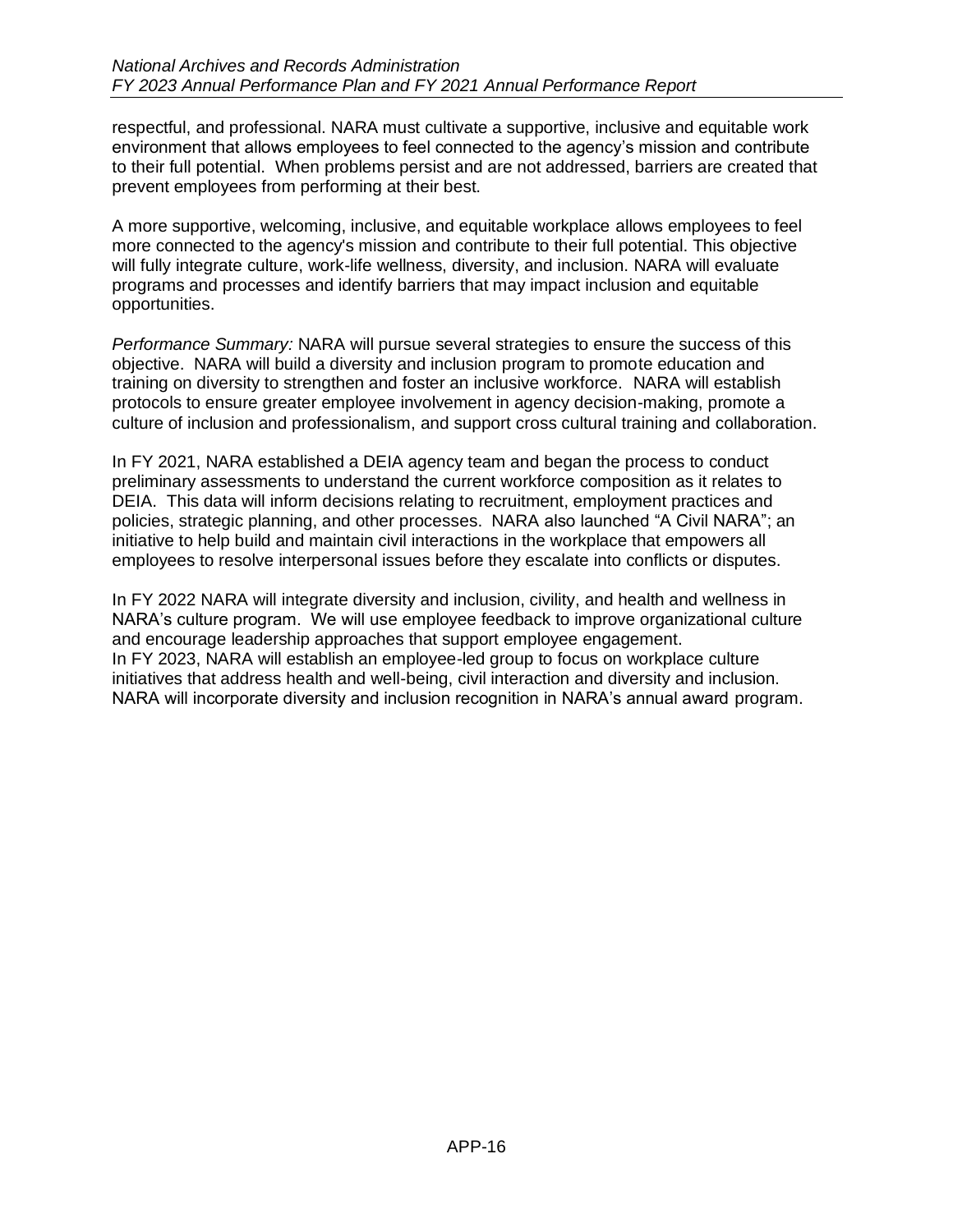### F**Y 2021 Discontinued Measures (Performance measures aligned to NARA's FY 2018 – 2022 Strategic Plan)**

The following performance measures from NARA's FY 2021 Annual Performance Plan are being discontinued as targeted performance measures. Those performance measures from FY 2021 that align with the objectives in NARA's new draft FY 2022 - 2026 Strategic Plan are carried forward in the goals and targets for FY 2022 and FY 2023.

### **Make Access Happen**

### **Objective:** *By FY 2025, NARA will provide digital, next-generation finding aids to 95 percent of the holdings described in the National Archives Catalog.*

*Description of measure:* Finding aids organize and present different records that share a common topic or theme. Researchers use finding aids to search NARA holdings remotely, discover relevant records, and quickly retrieve records when they visit NARA public research rooms. NARA measures next generation finding aids as the number of records series or groups referenced by websites, apps, or other digital tools that draw from the National Archives Catalog through NARA's Application Programming Interface (API), as a percentage of the total records and artifacts described in the National Archives Catalog at the start of the fiscal year.

| <b>Performance Measure</b>                                                  | Year   | 2017 | 2018 | 2019 | 2020 | 2021 | 2022 |
|-----------------------------------------------------------------------------|--------|------|------|------|------|------|------|
| Percentage of series<br>descriptions in the National                        | Target | 0.5% | 1%   | 3%   | 89%  | 95%  | 98%  |
| Archives Catalog made<br>findable through API-based<br>finding aid products | Actual | 0%   | 0%   | 84%  | 92%  | TBD  |      |

*Performance summary:* NARA deployed a finding aid for Bureau of Indian Affairs photographs. This finding aid links to more than 18,000 digitized photographs from Records of the Bureau of Indian Affairs, 1793 – 1999. NARA also successfully developed a next-generation finding aid for donated collections.

### **Connect with Customers**

### **Objective:** *By FY 2025, NARA will have 1 million records enhanced by citizen contributions to the National Archives Catalog.*

*Description of measure:* NARA engages with the public in many ways, including through crowdsourcing. NARA uses crowdsourcing to engage citizens in projects that enhance access to our records through scanning, tagging, and transcribing archival records. NARA measures citizen engagement, in part, by counting the number of records enhanced by citizen contributions, including "tagging" to improve searchability and transcription.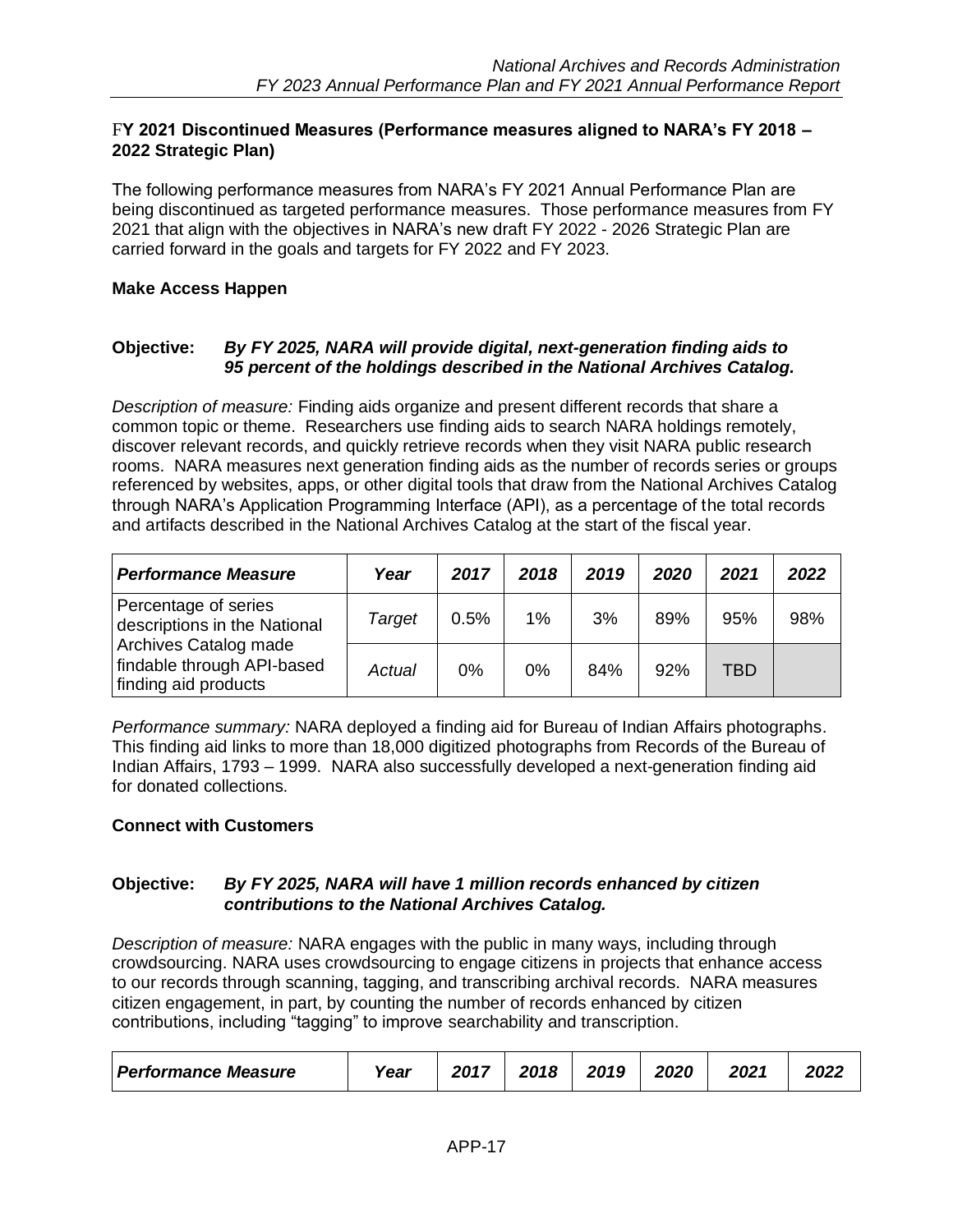| Cumulative number of<br>records enhanced by citizen | Taraet | 75K  | 100K | 260K | 500K |         |         |
|-----------------------------------------------------|--------|------|------|------|------|---------|---------|
| contributors                                        | Actual | 136K | 259K | 483K | .2M  | $N/A^*$ | $N/A^*$ |

*\* Goal was achieved in FY 2020.* 

*Performance summary:* NARA achieved the goal of enhancing one million records in FY 2020. NARA will focus on reparative description and enhancing the records of underserved communities in FY 2022. This effort is captured in goal one.

### **Objective: By FY 2020, NARA will have policies and processes in place to support federal agencies' transition to fully electronic recordkeeping.**

*Description of measure*: NARA's success in meeting its strategic goals and objectives depends on the capability of its customer agencies to transform their programs and systems to support fully electronic recordkeeping. NARA must enhance its support of federal agency records management officials with effective policies, modern tools, and new services to support the transition to electronic records. NARA will select specific "milestone" goals to track progress and performance against this objective based on ongoing consultation with the Office of Management and Budget (OMB).

| <b>Milestone</b>                                                                                                                                                           | Year      |
|----------------------------------------------------------------------------------------------------------------------------------------------------------------------------|-----------|
| Issue regulations with digitization standards for permanent records created on paper,<br>specifying technical standards and quality control standards                      | I FY 2021 |
| Issue implementing guidance for digitizing records                                                                                                                         | FY 2021   |
| Issue regulations with digitization standards for permanent records created on a<br>variety of analog formats, including still pictures, motion pictures, maps, and x-rays | FY 2022   |

*Performance summary*: [OMB/NARA Memorandum M-19-21, Transition to Electronic Records](https://www.archives.gov/files/records-mgmt/policy/m-19-21-transition-to-federal-records.pdf) required NARA to issue updates to records management regulations and guidance by September 30, 2020. While NARA made substantial progress in this area, NARA did not issue the digitization regulations and guidance in FY 2021.

NARA published regulations for digitizing temporary federal records in 2019. In December 2020, NARA published draft regulations with digitization standards for permanent analog records in the Federal Register for public comment. NARA received over 115 comments from the general public, federal agencies, public policy groups, vendors, historical associations, industry associations, and technical experts. NARA is addressing the comments on the draft regulation and will submit a revised draft to OMB. NARA expects to issue the final regulation in FY 2022.

When the regulation is published, NARA will issue products that provide guidance for implementation, including a digitization success criteria document and best practices for smallscale digitization projects. These products will help agencies better understand how to meet the regulations on topics such as key digitization concepts, technical information, and best practices. In addition, once the regulations are published, NARA will revise the General Records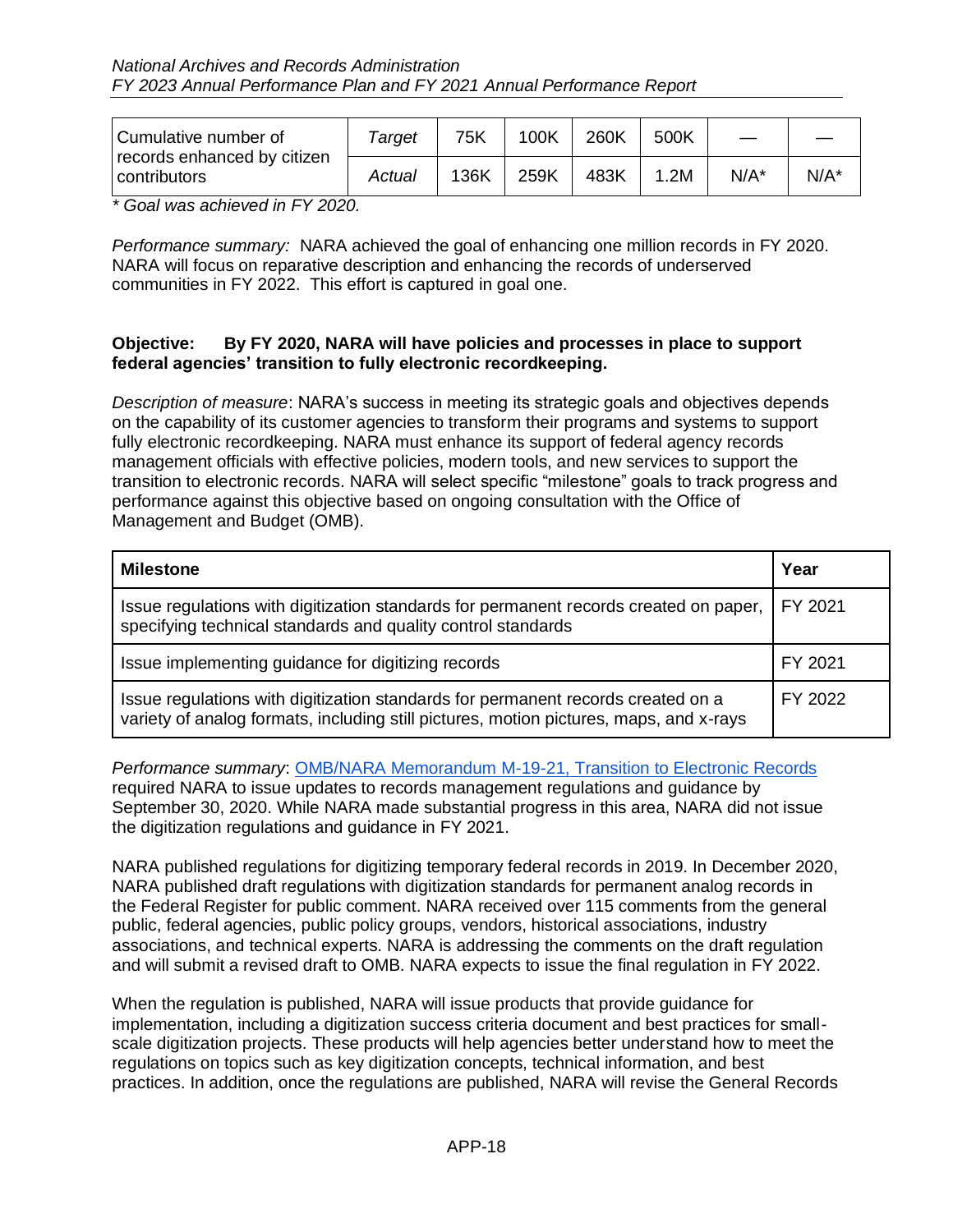Schedule to allow agencies to dispose of permanent original records that meet the digitization standards.

In FY 2023, NARA plans to issue a regulation with digitization standards for permanent records created on transmissive film materials such as still images, microforms, and x-rays.

In FY 2021, NARA's Federal Electronic Records Management Initiative (FERMI) reached the milestone of achieving a baselined Electronic Records Management Federal Integrated Business Framework (FIBF). The FIBF is a model that enables the federal government to better coordinate and document common business needs across agencies and focus on outcomes, data, processes, and performance. Having an ERM FIBF baseline provides a starting point for agencies when they are procuring mission support services. The Business Standards Council of GSA and OMB reviewed NARA's FIBF. The FERMI team also collaborates with other standards leads to ensure they incorporate electronic records management standards into their FIBFs.

# **Maximize NARA's Value to the Nation**

#### **Objective:** *By December 31, 2022, NARA will, to the fullest extent possible, no longer accept transfers of permanent or temporary records in analog formats and will accept records only in electronic format and with appropriate metadata.*

*Description of measure:* NARA has identified the critical need to transition Federal recordkeeping to a fully-electronic environment to promote efficiency, increase access to information, and allow NARA and Federal agencies to focus resources on meeting the challenges of managing electronic records. NARA will select specific "milestone" goals to track progress and performance against this objective based on ongoing consultation with OMB.

*Performance summary:* NARA's efforts to only accept transfers of electronic records are captured in goal 3 discussions of transitioning to a fully digital environment. NARA and agencies' progress on this objective were significantly delayed by the COVD-19 pandemic.

### **Objective:** *By FY 2025, at least 15 external sources will be using NARA data sets from the National Archives Catalog as a primary source.*

*Description of measure:* NARA collaborates with stakeholders, the public, and private organizations to make historical records available to the public. NARA currently delivers large sets of records to the public through third-party websites, including Wikipedia, the Digital Public Library of America, and non-profit genealogy sites. NARA measures performance by counting the number of third-party organizations or platforms that provide public access to NARA records through – or that originate from – the National Archives Catalog.

| <b>Performance Measure</b>                                    | Year   | 2017 | 2018 | 2019 | 2020 | 2021 | 2022 |
|---------------------------------------------------------------|--------|------|------|------|------|------|------|
| Number of platforms that use<br>NARA records as part of their | Target |      | 4    | 22   | 26   | 30   | 32   |
| business model                                                | Actual | 15   | 21   | 25   | 29   | 21   |      |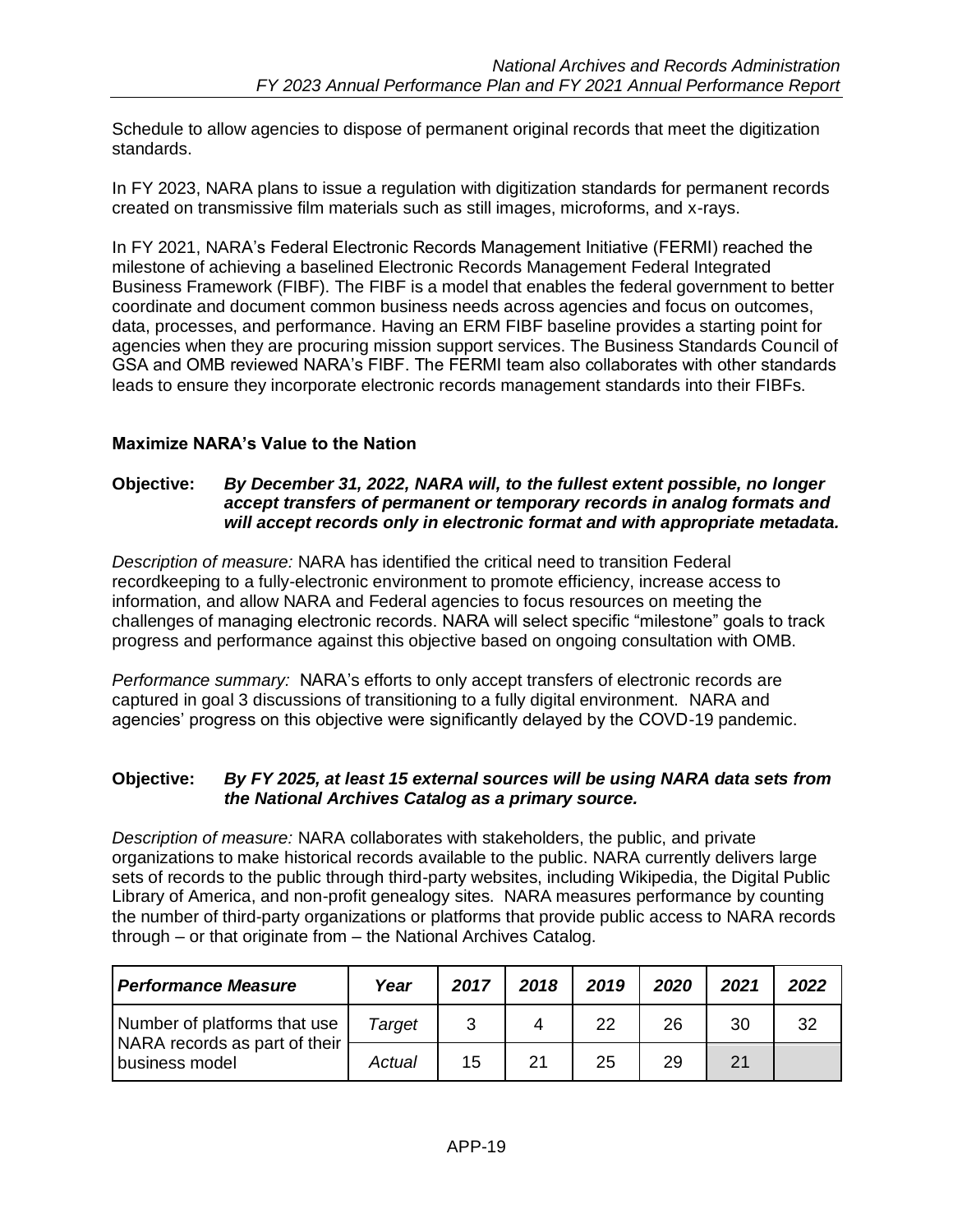*Performance summary:* NARA accomplished this goal in FY 2020. In FY 2021, NARA continued to promote and encourage existing and potential new external platforms to leverage reuse of NARA's data.

### **Build our Future through our People**

*Build our Future through our People* is our commitment to provide all our employees with learning and leadership opportunities necessary to successfully transition to a digital environment. We are dedicated to empowering our employees to engage in their work, innovating to improve our work processes and products, and becoming the next generation of leaders. We are building an inclusive, empowering workplace culture that connects employees with the agency mission. We are developing a diverse workforce with the skills necessary to fulfill our mission.

### **Objective:** *By FY 2020, 40 percent of NARA staff at all grade levels will have participated in a formal leadership development program activity to support the agency's effort to build an agency of leaders.*

*Description of measure:* NARA must have a cadre of skilled leaders – in supervisory and nonsupervisory positions – in order to effectively transition to a fully-electronic environment. NARA invests in leadership development activities to ensure the agency has a diverse pool of competent leaders with appropriate technical skills and experience. NARA measures performance as the number of employees who participated in one of a specific list of formal leadership development program activities in the past five years, as a percentage of employees on-board at the end of the fiscal year.

| <b>Performance Measure</b>                           | Year   | 2017     | 2018  | 2019  | 2020  | 2021 | 2022 |
|------------------------------------------------------|--------|----------|-------|-------|-------|------|------|
| Percent of staff who                                 | Target | baseline | - 35% | 37.5% | 40%   | 40%  | 40%  |
| participated in a leadership<br>development activity | Actual | 32.5%    | 39.3% | 46%   | 52.5% | 70.3 |      |

*Performance summary:* Leadership development activity at NARA continues to grow. As reflected in the data, we continue to exceed our target with an 18 percentage point growth from the FY 2020.

### **Objective:** *By FY 2020, 85 percent of NARA positions will be filled within 80 days.*

*Description of Measure:* NARA must have an effective hiring process in order to reach the best talent in a competitive market. NARA measures performance using the 80-day "time to recruit" model established by the Office of Personnel Management. NARA measures performance as the percent of recruitment actions completed within 80 days from the hiring manager's initial recruitment request to the employee's formal offer of employment with the agency.

| <b>Performance Measure</b> | Year   | 2017 | 2018 | 2019 | 2020 | 2021 | 2022 |
|----------------------------|--------|------|------|------|------|------|------|
| Percent of NARA positions  | Target | 55%  | 65%  | 75%  | 85%  | 85%  | 85%  |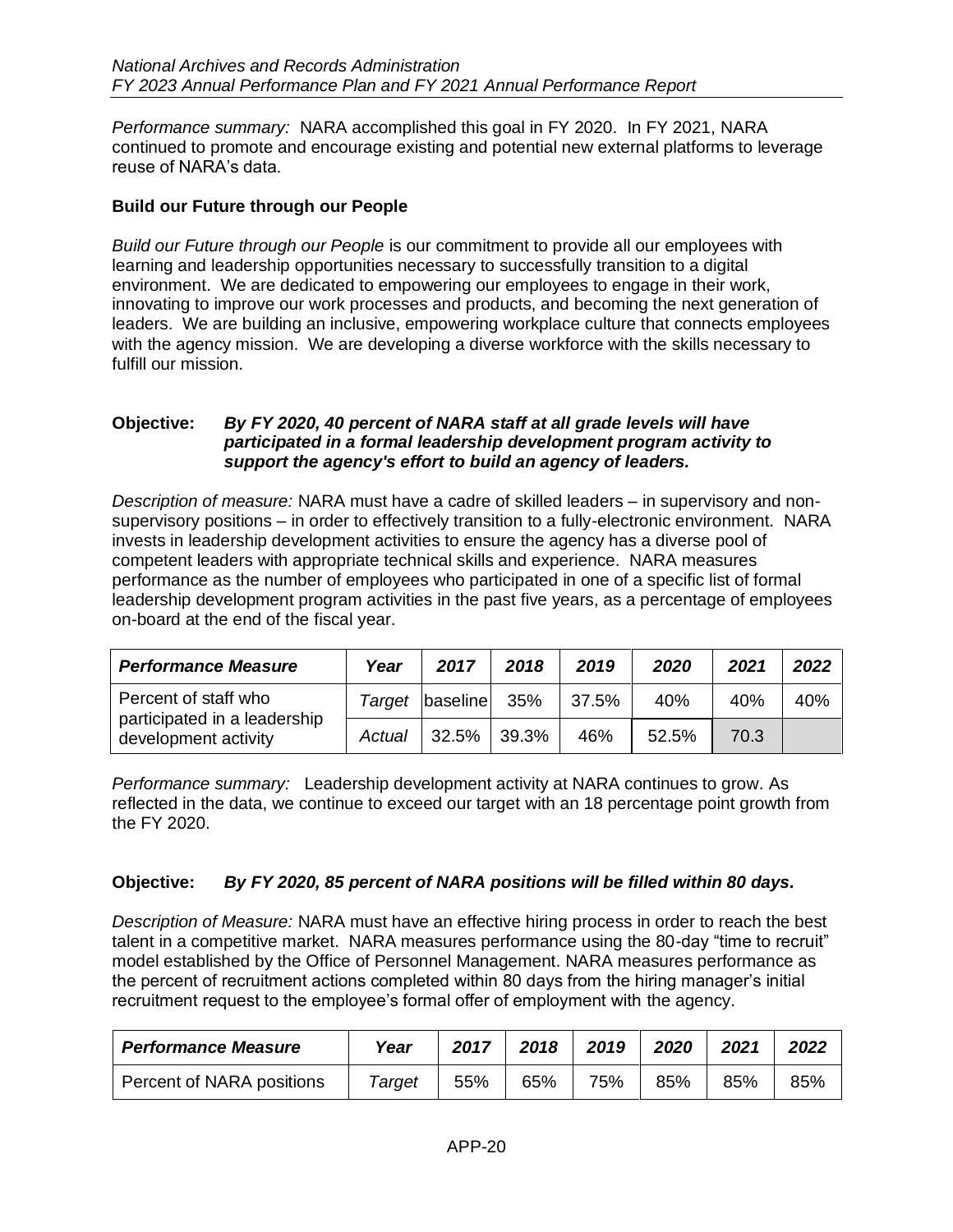| within 80 days<br>filled | .ctual | 0%<br>40 | 18%<br>40 | 32%<br>-SZ | 49% | $N/\rho$ |  |
|--------------------------|--------|----------|-----------|------------|-----|----------|--|
|--------------------------|--------|----------|-----------|------------|-----|----------|--|

*Performance summary:* In FY 2021, NARA continued to partner with the Department of Treasury, Bureau of the Fiscal Service, Administrative Resource Center (ARC), the human resources shared services partnership, to ensure staffing timelines were met, subject to local health conditions.

### **Objective:** *By FY 2020, 95 percent of NARA positions will have clear and achievable career paths for NARA employees.*

*Description of measure:* NARA must have a motivated workforce that is organized into effective work units in order to achieve the agency's mission and goals. NARA staff must see reasonable and achievable paths to rewarding and productive careers in order to engage in their work and build an inclusive workplace. NARA measures performance against this objective as the number of employees covered by authorized staffing plans and placed on standardized position descriptions with clearly defined promotion potential and career progression opportunities.

| <b>Performance Measure</b>                     | Year   | 2017 | 2018 | 2019 | 2020 | 2021 | 2022 |
|------------------------------------------------|--------|------|------|------|------|------|------|
| Percent of NARA positions<br>with career paths | Target | 35%  | 48%  | 90%  | 95%  | 95%  | 95%  |
|                                                | Actual | 36%  | 48%  | 48%* | N/A  |      |      |

\* *The program did not advance beyond 2019*.

*Performance summary:* NARA did not realize progress against this goal in FY 2021. A new approach to career paths is captured in our new goal 4 objectives where NARA will develop agency-wide career roadmaps and identify required competencies needed to perform existing and future positions.

### **Objective:** *By FY 2020, NARA will have a career development program in place to support NARA's transition to electronic records.*

*Description of measure:* NARA must ensure employees are prepared to transition to a fully electronic environment and are prepared to support other agencies with new tools, guidance, and expertise. NARA must provide a robust career development program consisting of training and experiential learning that allows all employees to identify and plan for career growth opportunities and develop competencies. NARA metrics and goals for this objective are currently under development

*Performance summary:* In FY 2021, NARA's career development program was impacted by the COVID-19 pandemic. Many facilities remained closed, impacting plans to gather employee and supervisor input. NARA took the opportunity to continue and expand our FY 2020 efforts to provide regular learning opportunities and resources focused on developing technical skills. We offered more than 100 live events to more than 1,500 employees in FY 2021. NARA also deployed a suite of technology-focused job aids designed to build core technology skills for the systems most frequently used by NARA employees.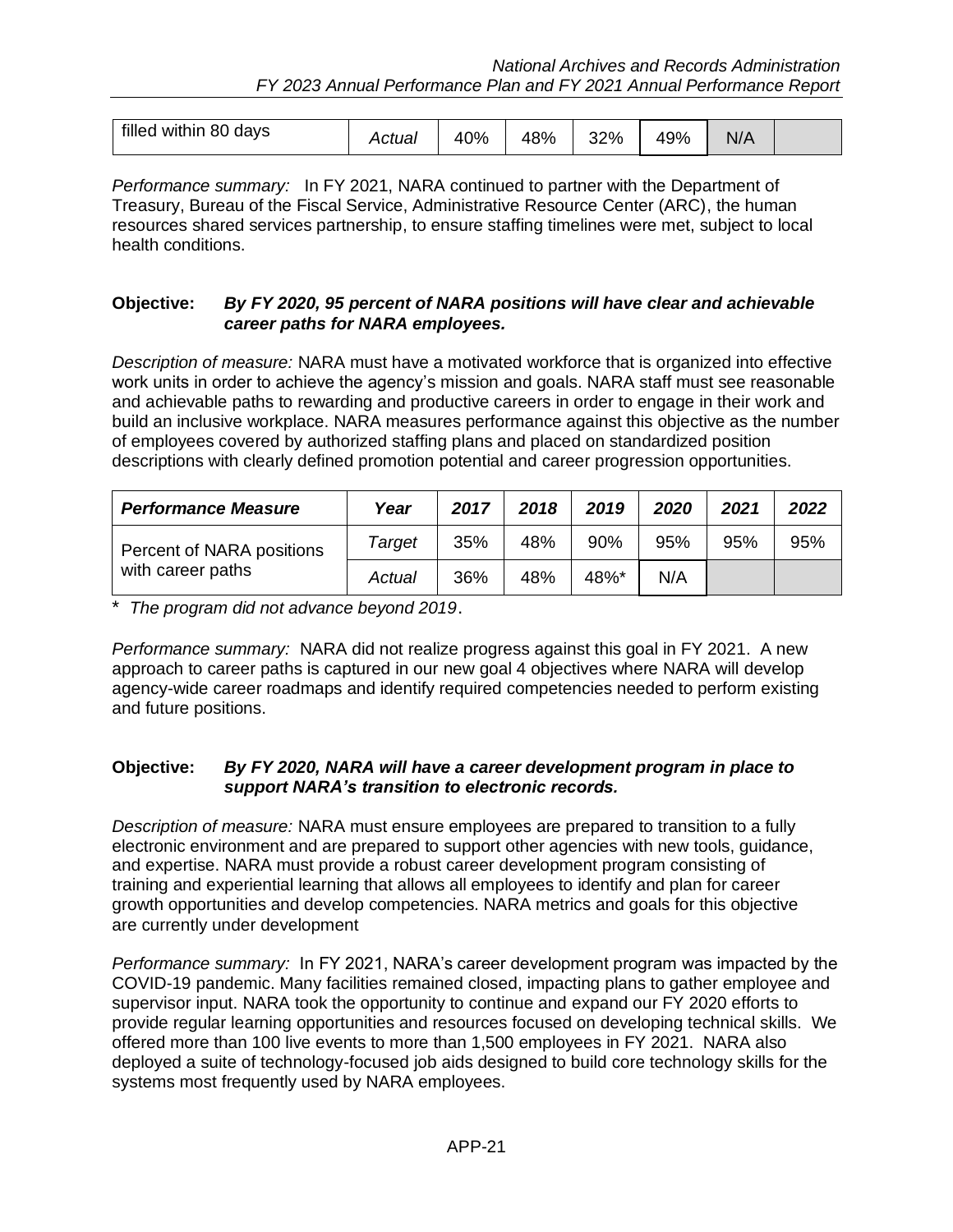### <span id="page-21-0"></span>**Federal Records Management Programs**

This section reports on the annual results of NARA's records management activities in compliance with [44 U.S.C §2904\(c\)\(8\).](https://www.archives.gov/about/laws/records-management.html#2904)

### **NARA Strategic Plan Progress (FY 2018-2022)**

The following FY 2021 accomplishments were in support of NARA's strategic goal to have policies and processes in place to support federal agencies' transition to fully electronic recordkeeping by FY 2022.

### **OMB/NARA Memorandum, Transition to Electronic Records (M-19-21)**

In June 2019, OMB and NARA issued the joint memorandum [OMB M-19-21: Transition to](https://www.archives.gov/files/records-mgmt/policy/m-19-21-transition-to-federal-records.pdf)  [Electronic Records.](https://www.archives.gov/files/records-mgmt/policy/m-19-21-transition-to-federal-records.pdf) This memorandum directs all federal agencies to ensure that federal records are created, retained, and managed in electronic formats, with appropriate metadata. In September 2020, NARA issued [NARA Bulletin 2020-01: Guidance on OMB/NARA](https://www.archives.gov/records-mgmt/bulletins/2020/2020-01)  [Memorandum Transition to Electronic Records \(M-19-21\).](https://www.archives.gov/records-mgmt/bulletins/2020/2020-01) This bulletin provided agencies with clarifying guidance related to the OMB/NARA memorandum, including information on how agencies should submit exception requests to M-19-21's requirements.

### **Presidential Transition Guidance**

The Office of the Chief Records Officer for the U.S. Government (CRO) supported the 2020 presidential transition by communicating the importance of federal records management during transition. CRO staff updated guidance and information resources, delivered briefings to agency officials, and published [articles on Records Express](https://records-express.blogs.archives.gov/tag/presidential-transition/) for federal agencies and public stakeholders. In November 2020, the Archivist of the United States signed a [memorandum](https://www.archives.gov/files/records-mgmt/memos/transition-letter-to-agency-heads-from-archivist-11242020-final.pdf) to agency heads reminding them of their responsibilities to meet their agency's legal obligations, promote effective business operations during the transition, and preserve their agency's enduring historical record.

In addition, NARA worked with the Partnership for Public Service (PPS) to advocate for records management with transition teams, including authoring a November 2020 [blog post](https://presidentialtransition.org/blog/federal-records-management-presidential-transitions/) for the PPS website.

### **Office of the Chief Records Officer Outreach Activities**

**Outreach Events.** The CRO's primary outreach activity was hosting the [Bimonthly Records and](https://www.archives.gov/records-mgmt/meetings/index.html#bridg)  [Information Discussion Group](https://www.archives.gov/records-mgmt/meetings/index.html#bridg) (BRIDG) meetings that were streamed live on YouTube and have been viewed over 10,300 times. In FY 2021, the CRO held five BRIDG meetings on topics including NARA's draft strategic plan, how the Federal Records Centers were assisting veterans during COVID, new requirements for tribal consultations when scheduling records, and records management during an administration transition. Additional meeting topics included updates on NARA's records management training, oversight, and guidance. In addition to BRIDG, the CRO hosted five meetings of the [Federal Records Management Council,](https://www.archives.gov/records-mgmt/policy/frmc) an interagency council that provides input, advice, and recommendations to NARA on records management issues.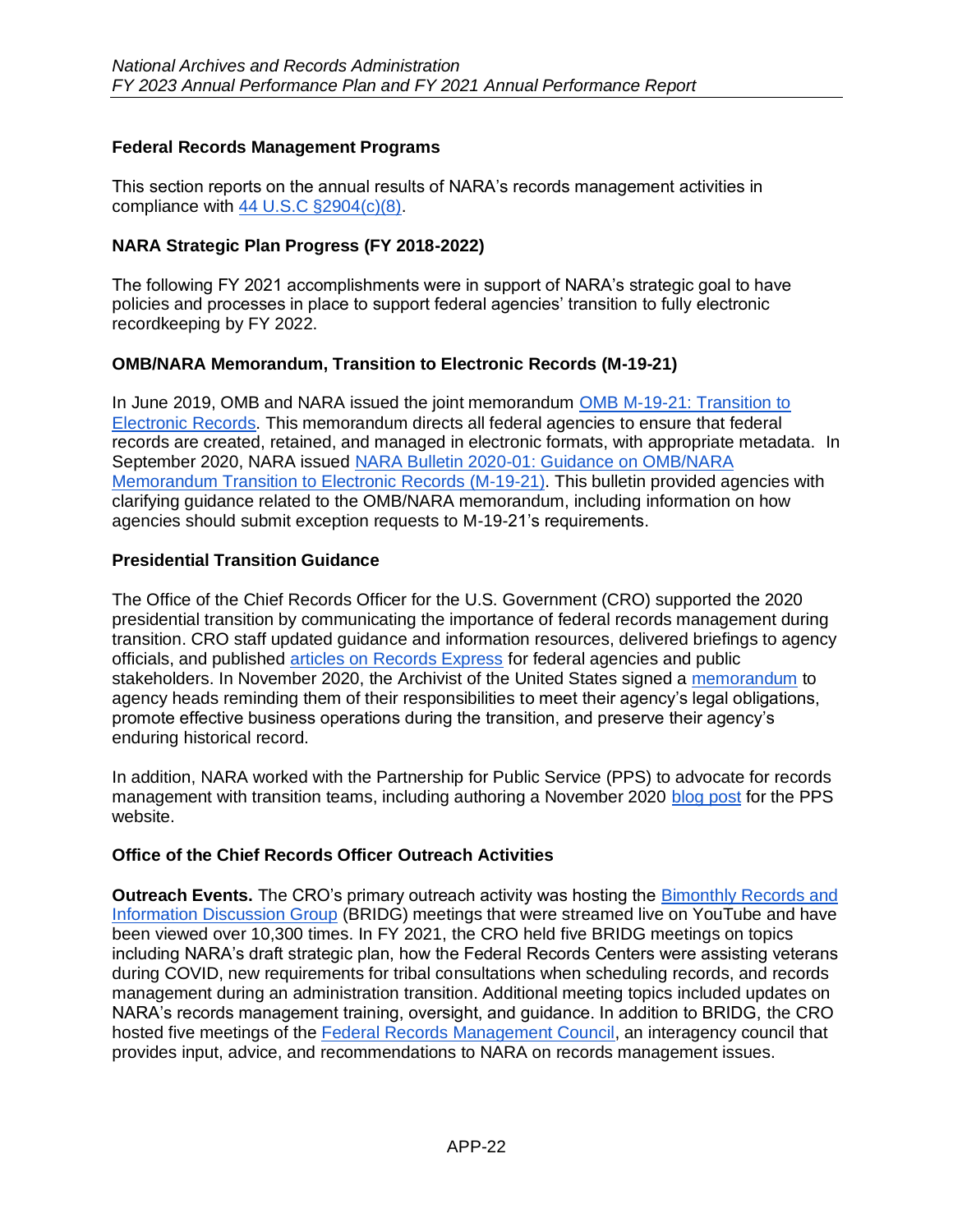**SAORM Engagement.** There are over 120 Senior Agency Officials for Records Management (SAORMs) that are appointed at the Assistant Secretary-level or equivalent at agencies that are subject to the Federal Records Act. The CRO hosted two virtual meetings for all SAORMs, one in November 2020 and one in May 2021. The November 2020 meeting focused on NARA Bulletin 2020-01 and on agency records management responsibilities during a change of presidential administration. The May 2021 discussion covered a wide range of topics that included SAORM roles and responsibilities, lessons learned from RM reporting and oversight activities, strategic planning for records management and the M-19-21 targets, and resources for records management success, including training and FERMI. NARA's Chief Records Officer for the U.S. Government, held ten virtual meetings with new agency SAORMS to discuss their roles and responsibilities, share how the CRO staff could support their work, and inform them of the current records management issues their agencies faced.

**External Engagement.** In FY 2021, the CRO staff participated in 42 virtual outreach events, including speaking at meetings hosted by the General Counsels Exchange, Federal Web Managers, GSA Federal Acquisition Service Training, and CIO Council. NARA staff spoke at conferences for professional organizations and workshops hosted by media and vendor groups. These presentations communicated the importance of transitioning to a fully digital government and electronic records management.

**Microsoft Engagement.** During FY 2021, the CRO staff continued to manage a Microsoft 365 user community of nearly 500 agency records and information staff. NARA held monthly meetings that included presentations from experts. The success of this engagement has led to recurring meetings with Microsoft technical experts to address records management concerns with the Microsoft 365 platform.

# **Records Management Policy**

**Interagency Collaboration and Records Management.** In FY 2021, General Services Administration's Office of Government-wide Policy (OGP) requested that [NARA](https://www.archives.gov/records-mgmt/bulletins/2009/2009-02.html) update NARA [Bulletin 2009-02: Guidance Concerning Managing Records in Multi-agency Environments.](https://www.archives.gov/records-mgmt/bulletins/2009/2009-02.html) This bulletin provides records management guidance to agencies when using collaborative platforms. OGP is working on a government-wide policy and technical solutions to better allow agencies to collaborate, in part due to the pivot to remote work caused by the pandemic. OGP recognized there are records management implications for interagency collaboration tools and consulted with NARA for input. The CRO and OGP agreed to develop a formal records management assessment of collaborative platforms in the federal government. The CRO and OGP held two focus groups with a dozen agencies on this topic and the assessment will be released in FY 2022.

# **Records Management Standards**

**Digitization Standards.** NARA continued work on the regulation to establish standards for digitizing analog originals of permanent records with a view to the disposal of the original records. NARA revised the draft regulation based on the comments from the agency review period. The revised draft of the regulation addressed standards for image quality, completeness of scanning jobs, and metadata for digitized permanent records. The Federal Register issued the draft for public review and comment and NARA received over 115 comments. The CRO addressed the comments and revised the draft to support mass digitization projects. NARA will submit a revised draft to OMB in FY 2022 and expects to issue the final regulation in FY 2022.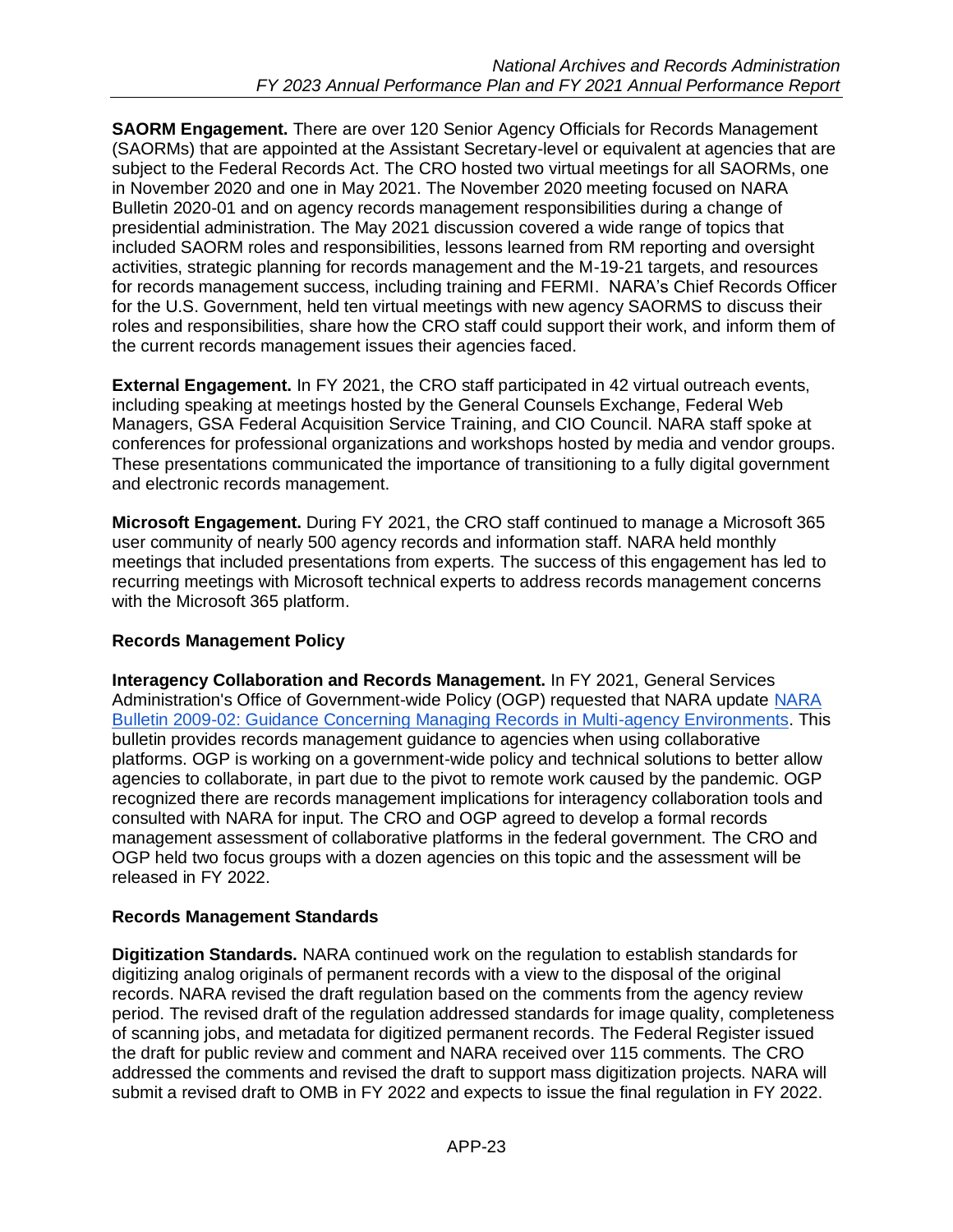**International Records Management Standards.** In FY 2021, NARA staff participated in the International Organization for Standardization (ISO) technical committees TC 46/SC 11 (Archives/records management), TC 171 (Document management applications), and TC 42 Joint Working Group 26 (Imaging system capability qualification for archival recording and approval).

NARA staff held several roles in TC 46/SC 11. NARA was the convenor for the project to analyze and provide recommendations on the need to establish a formal working group. NARA staff also served on the working group for records management in structured data environments. NARA staff served as the project leader in a working group on issues and considerations for managing records in structured data environments. NARA staff also participated in the working groups for blockchain, metadata, and management systems for records

**PDF Standards.** NARA staff participated as technical experts in TC 171/SC 2 WG 5, which published an updated standard for the PDF/A format. NARA staff also participated in efforts to develop ISO 19264-2*,* a standard for analyzing digitized image quality and characteristics. NARA contributed to the development of use cases for including engineering content in PDF containers as well as use cases for the standardization of metadata in 3D PDF format.

NARA also contributed to a project funded by the Andrew W. Mellon Foundation to develop and [publish a standard](https://records-express.blogs.archives.gov/2021/07/23/email-in-pdf-pushing-the-email-envelope/) for packaging and representing email messages in PDF containers. As a participant in the Federal Agency Digital Guidelines Initiative (FADGI) Still Image Working Group, NARA developed a new technical standard for mass digitization of modern paper records.

### **Records Scheduling and Appraisal**

**Capstone Approach**. In FY 2021, NARA approved 33 disposition requests for email scheduled under the General Records Schedule (GRS) Capstone approach, bringing the total of approved Capstone forms to 227. [NARA's General Records Schedule \(GRS\) 6.1, Email Managed under a](https://www.archives.gov/files/records-mgmt/grs/grs06-1.pdf)  [Capstone Approach,](https://www.archives.gov/files/records-mgmt/grs/grs06-1.pdf) provides disposition authority for agencies implementing a Capstone approach to email management. In addition, NARA developed and released a new version of the [NA-1005 Verification form](https://www.archives.gov/records-mgmt/memos/ac-32-2021) that will expedite the creation, review, and implementation of Capstone forms for NARA and federal agencies.

**Records Scheduling Backlog Project.** NARA defines its backlog of schedules as those that have been submitted more than two fiscal years prior. The current number of backlog schedules was 61 at the start of this fiscal year, a decrease from the FY 2020 backlog of 67 schedules. In FY 2021, NARA closed 25 schedules. NARA will continue to prioritize reducing the number of backlog schedules.

**General Records Schedules**. NARA began researching and drafting GRS related to COVID-19. In FY 2020 and 2021, NARA researched potential items for the GRS related to COVID-19 attestations, testing, and related records. Based on discussions with federal agencies and OPM guidance, NARA expects to issue draft GRS items in FY 2022 for public review and comment. NARA continues to work on revisions and additions to the GRS.

### **Records Management Oversight and Reporting**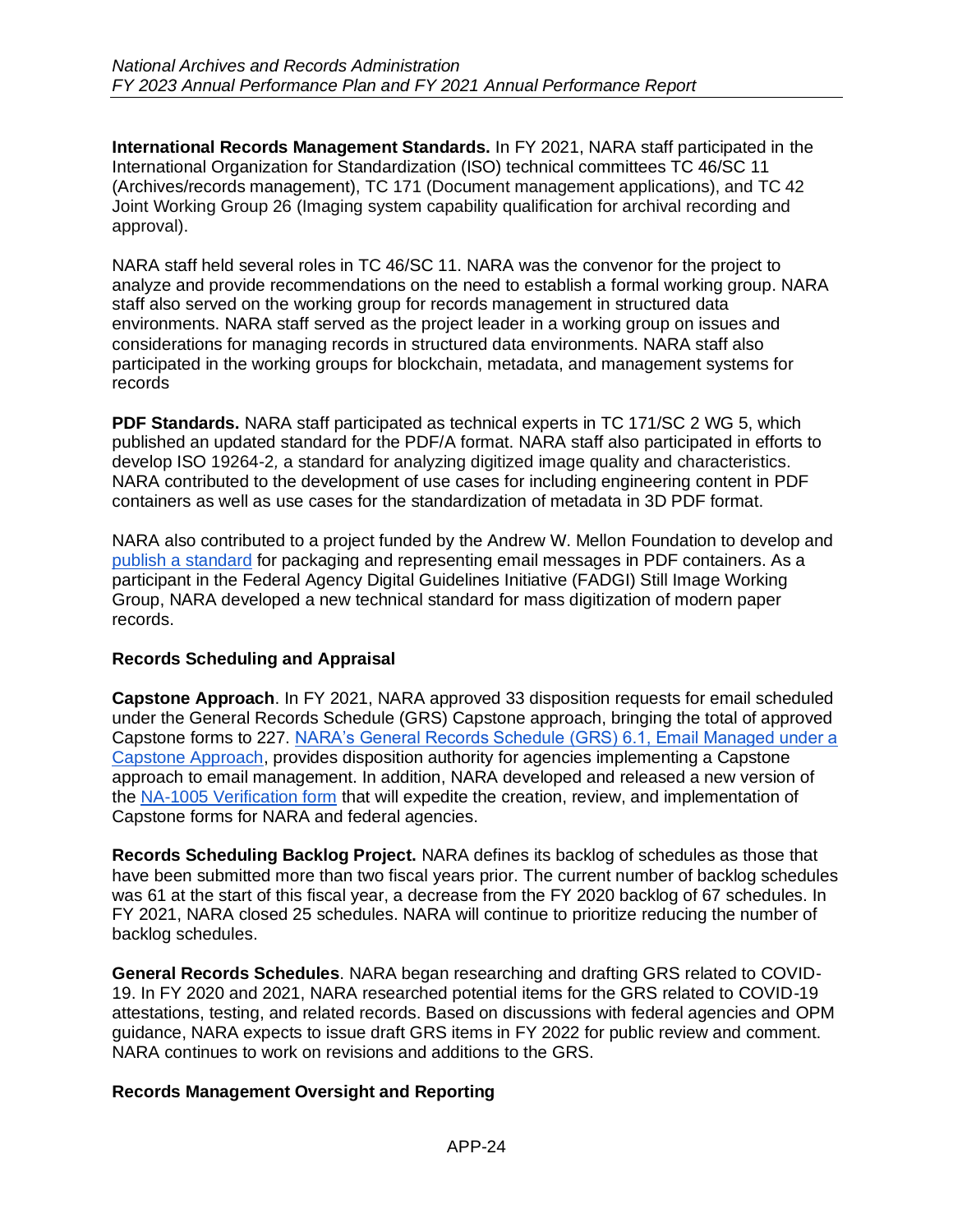**Federal Agency Records Management Annual Report 2020.** This consolidated report provides a summary analysis on the state of federal records management programs based on annual reports submitted to NARA. In 2020, NARA required three related but separate submissions covering the following activities in 2020:

- **Records Management Self-Assessment.** Since 2009, NARA has been administering the annual Records Management Self-Assessment (RMSA).This assessment requires agency records officers to provide NARA with an evaluation of their individual agency's compliance with federal records management statutes, regulations, and program functions. [RMSA reports](https://www.archives.gov/records-mgmt/resources/self-assessment.html) are available on NARA's website.
- **Senior Agency Official for Records Management Reports.** NARA requires the SAORMs to report annually their progress towards the transition to electronic records in line with OMB/NARA M-19-21, the impact of COVID-19, and other strategic initiatives and challenges for records management. [SAORM annual reports](https://www.archives.gov/records-mgmt/resources/saorm-reports) are available on NARA's website.
- **Federal Electronic Records and Email Management Maturity Reports.** In 2016, NARA introduced the use of maturity models to measure the effectiveness of email management. In 2019, NARA added electronic records management into the model. The models use specific success criteria for managing these types of records to allow agencies to evaluate their program. [Federal electronic and email management annual](https://www.archives.gov/records-mgmt/resources/email-mgmt-reports)  [reports](https://www.archives.gov/records-mgmt/resources/email-mgmt-reports) are available on NARA's website.

**Records management inspections.** NARA inspects the records management programs of federal agencies under the authority of 44 U.S.C §2904(c)(7) and §2906. [Records management](https://www.archives.gov/records-mgmt/resources/rm-inspections)  [inspection reports](https://www.archives.gov/records-mgmt/resources/rm-inspections) are available on NARA's website.

In FY 2021, NARA completed inspections of the Department of Energy, and selected boards, commissions and foundations.

**Permanent records of the Department of Energy.** This inspection included records created by Bonneville Power Administration, Energy Information Agency, National Nuclear Security Agency, Southeastern Power Administration, Southwestern Power Administration, Western Area Power Administration, Office of Management within the Office of the Secretary, Office of Intelligence and Counterintelligence, the Office of Environmental Management at the Hanford Site, the Office of Science at Pacific Northwest National Laboratory, and the Office of Environmental Management at Savannah River Site.

**Boards, commissions and foundations records management programs.** This multiagency inspection specifically examined the operations of small agency records management programs. The participating agencies were Barry Goldwater Scholarship and Excellence Foundation, Denali Commission, James Madison Memorial Fellowship Foundation, U.S. Commission of Fine Arts, and the U.S. Nuclear Waste Technical Review Board.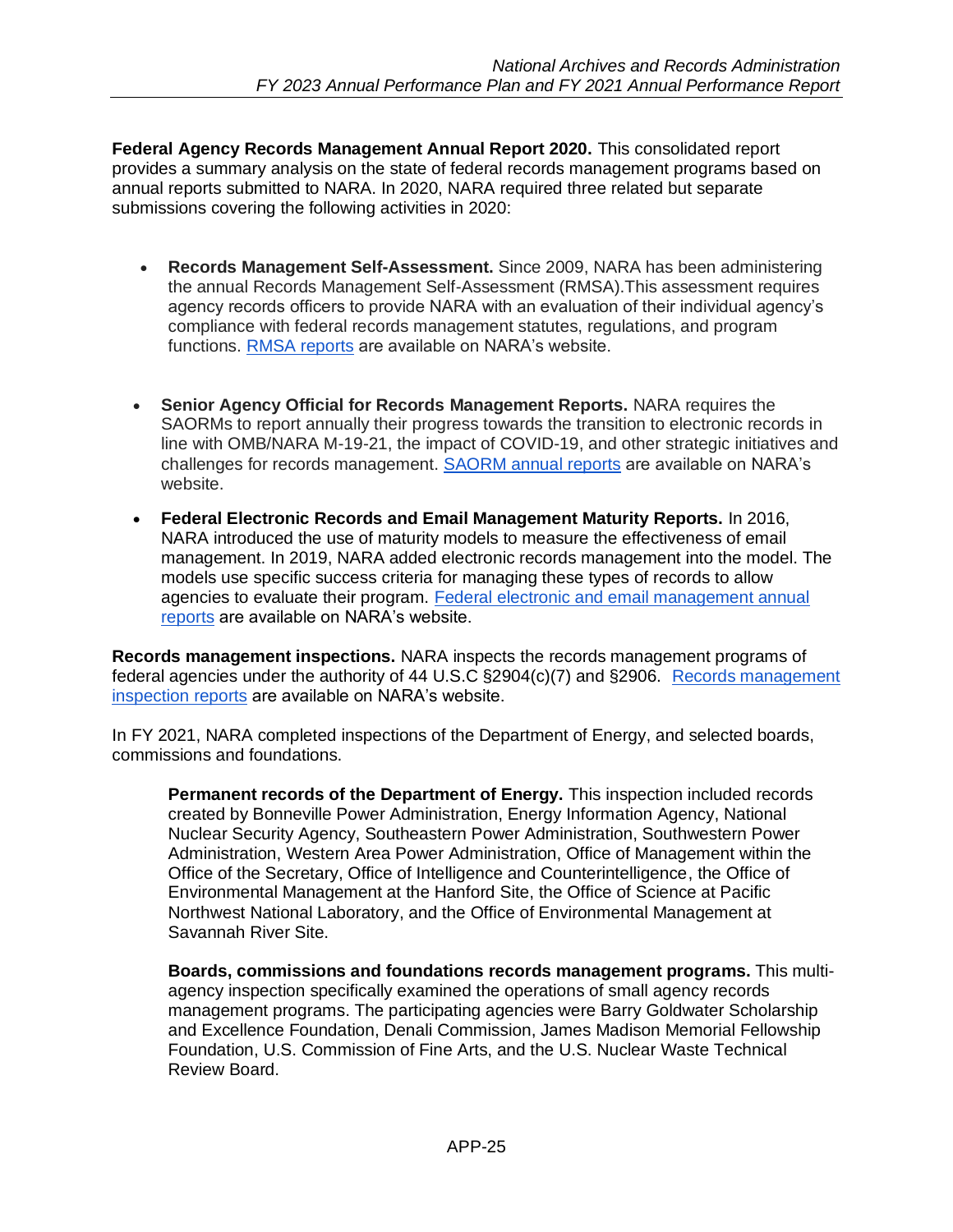Additional inspections conducted during FY 2021 with reports expected to be available in FY 2022 include: American Battle Monuments Commission, Farm Credit Administration, the permanent records of the Department of Treasury, executive secretariats, and permanent records of regulatory agencies.

**Monitoring and follow-up**. In response to inspections, NARA works with agencies to prepare corrective action plans with measurable action items and milestones. NARA monitors progress via agency-submitted progress reports until all actions are completed. NARA is currently monitoring 54 approved plans of corrective actions, and an additional 22 are pending creation and approval. During FY 2021, NARA tracked 763 individual recommendations and 161 of those recommendations were closed.

**Summary reports**. NARA produced summary reports from the data gathered by inspections in order to more broadly disseminate our findings and recommendations and identify common challenges. The [Summary Report of the Department of Defense Inspections Fiscal Years 2017-](https://www.archives.gov/files/records-mgmt/resources/dod-inspection-series-summary-report.pdf) [2021,](https://www.archives.gov/files/records-mgmt/resources/dod-inspection-series-summary-report.pdf) summarizes the state of records management programs within the Department of Defense, and two Semi-Annual Reports of Oversight Activities summarize activities from [July 1](https://www.archives.gov/files/records-mgmt/resources/semi-annual-oversight-report-7-1-2020-12-31-2020.pdf)  [through December 31, 2020](https://www.archives.gov/files/records-mgmt/resources/semi-annual-oversight-report-7-1-2020-12-31-2020.pdf) and [January 1 through June 30, 2021.](https://www.archives.gov/files/records-mgmt/resources/semi-annual-rm-oversight-report-jan-june-2021-final-508c.pdf)

**Records management assessments.** An assessment is an evaluation of a specific records management topic, issue, or activity affecting RM processes, procedures and policies. Assessments are useful for both NARA and federal agencies to evaluate records management practices and inform guidance, policy, training, and tools. In FY 2021, NARA completed three assessments: [Big Bucket Schedule Implementation,](https://www.archives.gov/files/records-mgmt/resources/big-bucket-schedule-implementation-report.pdf) [Records Management Self-Evaluations by](https://www.archives.gov/files/records-mgmt/resources/agency-self-evaluations-report.pdf)  [Federal Agencies,](https://www.archives.gov/files/records-mgmt/resources/agency-self-evaluations-report.pdf) and [History Collections Maintained by Federal Agencies.](https://www.archives.gov/files/records-mgmt/resources/history-collections-federal-agencies-assessment-report-ks-edit-2.pdf)

The following three additional assessments were started in late FY 2021 with final reports expected for publication in FY 2022:

- Records of Collaborative Tools in Use by Federal Agencies
- Onboarding and Exiting Federal Employees
- Chief Data Officers Relationships with Agency Records Management Programs

Published [Assessment reports](https://www.archives.gov/records-mgmt/resources/rm-assessments) are available on NARA's website.

**Electronic records systems audits**. The Office of the Chief Records Officer developed baseline standards and procedures for conducting audits of electronic records systems. Agency audits will begin in FY 2022.

**Alleged Unauthorized Disposition of Federal Records.** Under 44 U.S.C. §3106 and 36 CFR §1230 federal agencies are required to notify NARA of any alleged unauthorized disposition of the agency's records. NARA also receives notifications from other sources such as the news media and private citizens. NARA tracks each allegation and communicates with the agency until the issue is resolved. To support transparency and open government, specific information about reportings and findings of [alleged unauthorized disposition of federal records](https://www.archives.gov/records-mgmt/resources/unauthorizeddispositionoffederalrecords) is available on NARA's website.

# **NARA Records Management Training for Agencies**